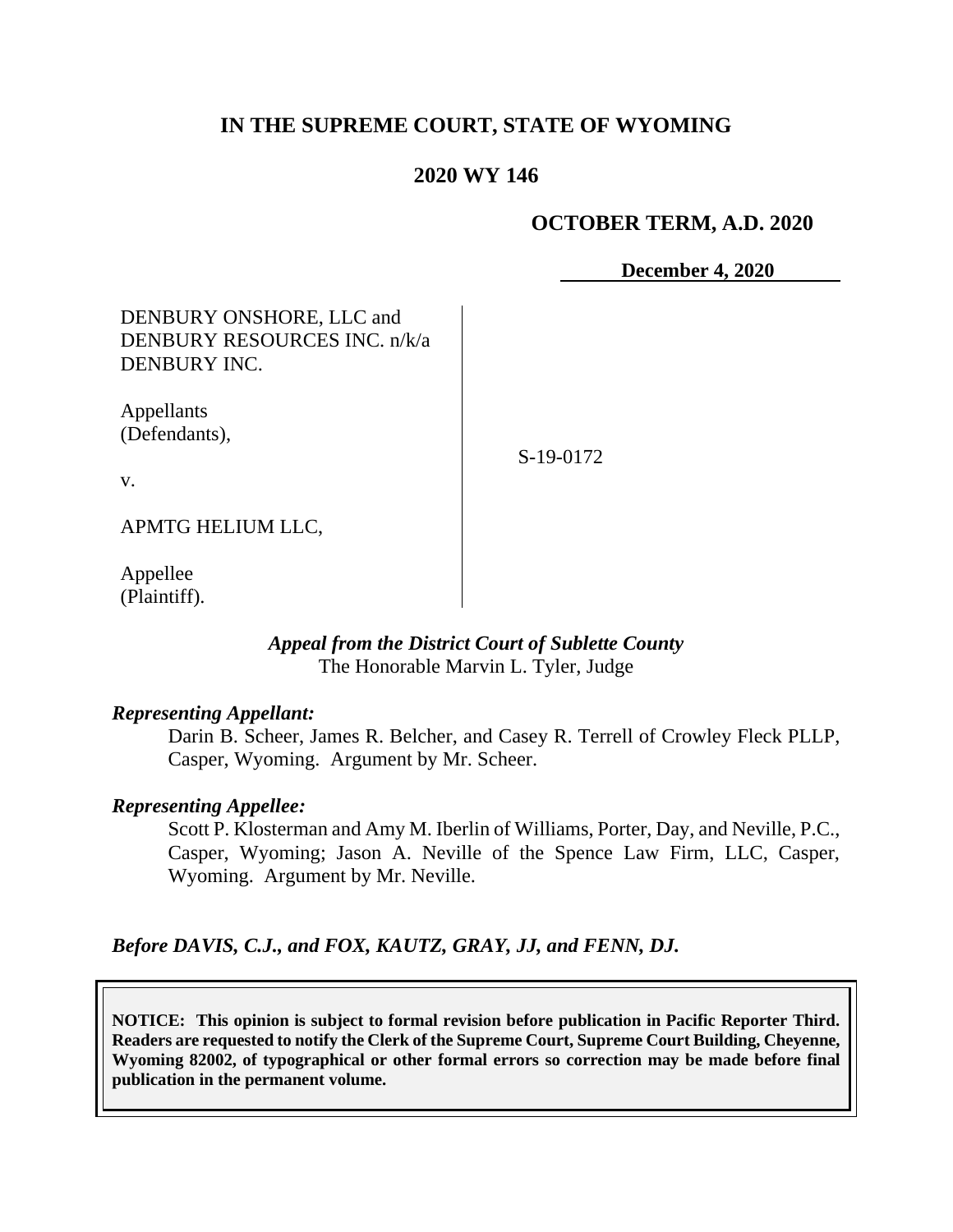## **KAUTZ, Justice.**

[¶1] Denbury Onshore, LLC (Denbury), a subsidiary of Denbury Resources Inc., agreed to deliver certain amounts of helium to APMTG Helium LLC (APMTG) each year. Denbury failed to deliver the agreed-upon amounts but claimed its nonperformance was excused by two force majeure events—the failure of its contractor to complete its natural gas processing plant and the ongoing failure of its supply wells due to sulfur deposition plugging the wellbores. After a bench trial, the district court found Denbury had failed to show its non-performance was excused by a force majeure event except for a period of 36 days. It awarded APMTG over \$35 million in damages and interest. Denbury appealed. We affirm.

#### **ISSUES**

[¶2] We restate and reorder Denbury's issues as follows:

- 1. Did the district court err by denying Denbury's request to terminate the parties' agreement under the doctrines of frustration of purpose and/or impossibility of performance?
- 2. Did the district court err in deciding Denbury had failed to prove its nonperformance between April 23, 2013, and December 30, 2013, was excused by a force majeure event (Contractor Failure FM)?
- 3. Did the district court err in deciding Denbury had failed to prove its nonperformance after mid-August of 2014 was excused by a force majeure event (Well Failure FM)?

# **FACTS**

## *Original Helium Feedgas Agreement (HFA I)*

[¶3] On January 30, 2009, APMTG, a joint venture between Air Products and Chemicals, Inc. (Air Products) and Matheson Tri-Gas, Inc. (Matheson), entered into a Helium Feedgas Agreement (HFA I) with Cimarex Energy Co. (Cimarex) and Riley Ridge, LLC (Riley Ridge). Under the agreement, Cimarex and Riley Ridge agreed to design, construct, and operate a natural gas processing plant (the Riley Ridge Plant or Plant) and to annually deliver specified quantities of helium to  $APMTG$ <sup>1</sup> APMTG, in turn, agreed to design, construct and operate its own gas processing plant and to purchase the specified quantities of helium from Cimarex and Riley Ridge. The HFA I required Cimarex and Riley Ridge

<sup>&</sup>lt;sup>1</sup> The parties' agreements refer to "helium feedgas" and "contained helium." We will simply refer to helium.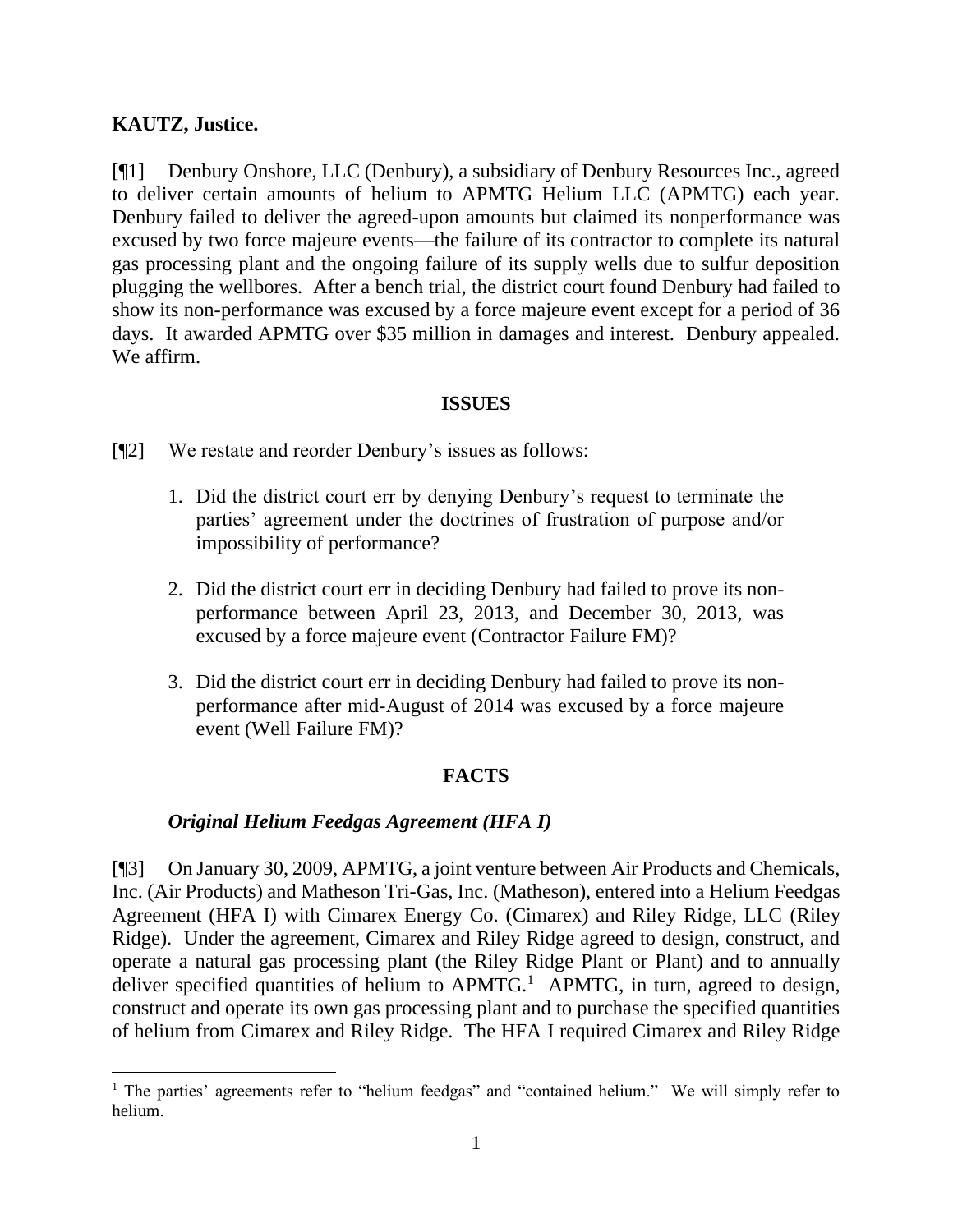to deliver 200 million standard cubic feet (MMscf) of helium to APMTG the first and second years of the contract and 400 MMscf per year thereafter. Cimarex and Riley Ridge agreed to expand the Riley Ridge Plant on or before the start of the third year in order to meet their increased obligations. If they failed to deliver the required quantities in any given year, they were to pay APMTG liquidated damages pursuant to a designated formula. The liquidated damages were capped at \$8 million per year, and total liquidated damages for the life of the contract could not exceed APMTG's final investment to construct its plant, which APMTG predicted would be \$38.6-\$42.9 million.

[¶4] The HFA I "estimated" that Cimarex and Riley Ridge would begin delivering helium to APMTG on December 1, 2010, but required delivery to begin no later than December 1, 2011, absent "delays caused by any Force Majeure" or unless the parties otherwise agreed in writing. The life of the agreement was 20 years.

[¶5] Section 17 of the HFA I excused a party's failure to perform its obligations under the agreement "to the extent that such failure is caused by Force Majeure." "Force Majeure" was defined in § 17.1 as

> any event outside the reasonable control of a Party that could not have been avoided or overcome by that Party's exercise of reasonable care and due diligence and shall include without limitation the following: strike, lockout, concerted act of workers or other industrial disturbance; fire, explosion, flood, blizzard, extreme weather conditions or other natural catastrophe; epidemic or pandemic; civil disturbance, riot or armed conflict (whether declared or undeclared); acts of terrorism; curtailment, shortage, rationing or allocation of normal sources of supply of labor, materials, transportation, energy or utilities; accident; act of God; *delay(s) or failure of performance of contractor(s) (of any tier) or vendor(s)*; sufferance of or voluntary compliance with act of government and government regulations and/or orders (whether or not valid); cancellation by the U.S. Bureau of Land Management, Department of the Interior, of the "Contract for Extraction and Sale of Federal Helium"; embargo; *natural or mechanical supply well failure (in whole or in part) and machinery or equipment breakdown*. Notwithstanding anything herein to the contrary, the following events shall not be considered Force Majeure events: the concentration of helium contained in the Helium Feedgas below thatdefined in Clause 9.1; and loss of markets for natural gas or Helium.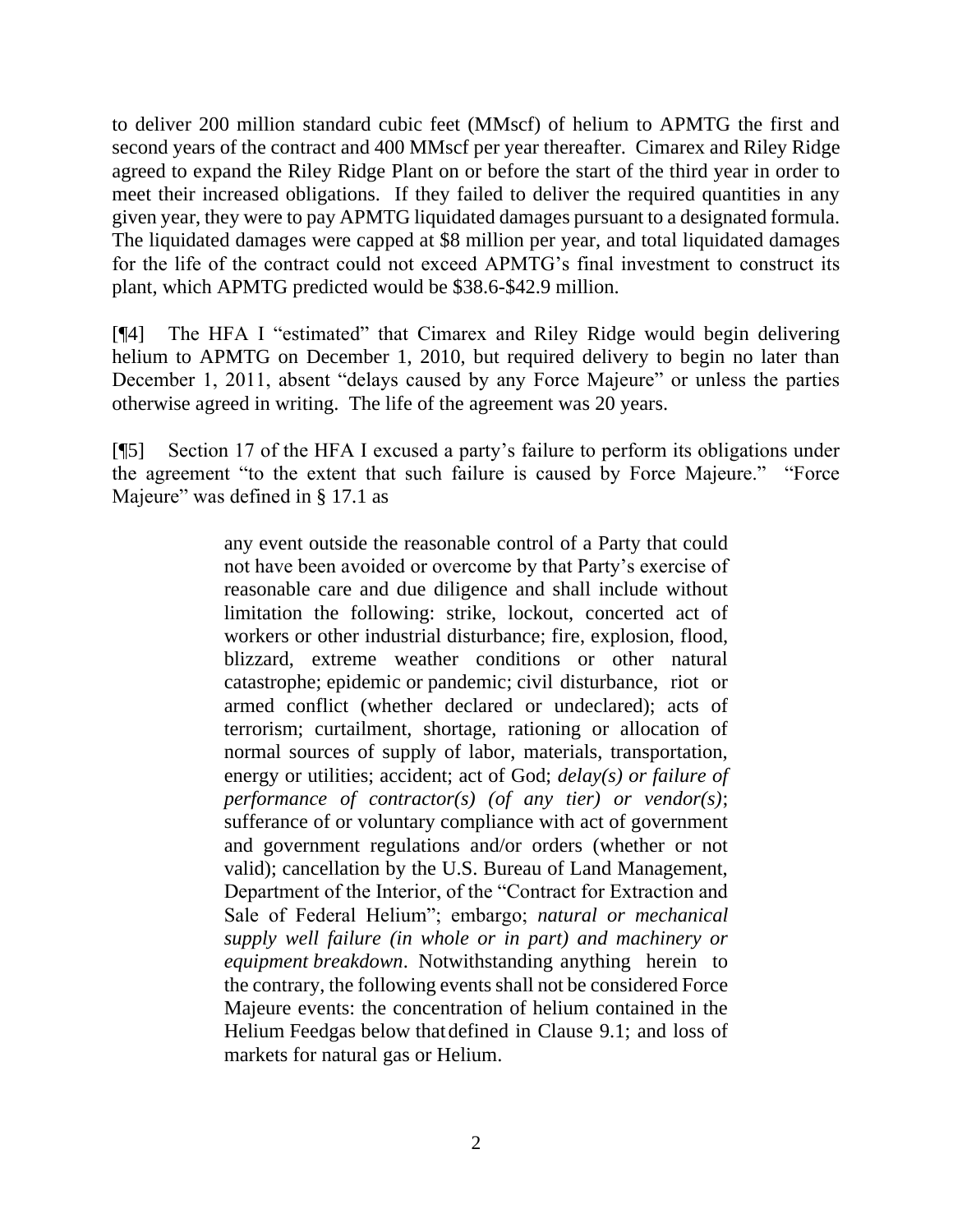(Emphasis added). Section 17.3 of the HFA I required the party "whose performance under this Agreement is affected by Force Majeure [to] promptly Notify the other Party of the occurrence, and the effect and likely duration of the Force Majeure event, and . . . keep the other Party informed of any changes to those circumstances." Section 17.4 required the party claiming force majeure to "as soon as practicable after the commencement of the Force Majeure, proceed with diligence and do all things reasonably practicable at its own cost to overcome and/or remedy the situation, and to recommence performance of its obligations, provided that . . . neither Party shall be required to incur any extraordinary costs or make more than commercially reasonable investments."

## *Failure of Contractor Force Majeure*

[¶6] Cimarex was the majority owner and operator of the Riley Ridge Plant project; Riley Ridge owned only a minority interest in the project. As operator, Cimarex made the day-to-day decisions about how to run the project. It hired BCCK Engineering Incorporated (BCCK) pursuant to a turn-key contract to engineer, design and construct the Riley Ridge Plant in Big Piney, Wyoming, and bring it to "mechanical completion," which was expected to occur by December 2011.

[¶7] In July 2010, Denbury purchased Riley Ridge's interests in the Riley Ridge Plant and assumed all of its rights and obligations under the HFA I. About a year later, in June 2011, Denbury acquired Cimarex's interests in the Plant and the HFA I, as well as Cimarex's rights and obligations under the construction contract with BCCK. Two months later, on August 1, 2011, Denbury officially took over as operator of the Riley Ridge Plant project from Cimarex, which meant it began making the day-to-day decisions about how to run the Plant and Cimarex's employees became Denbury's employees. At that time, BCCK had completed the engineering design of the Riley Ridge Plant and was in the process of constructing the Plant.

[¶8] The next month, Denbury notified APMTG it was "experiencing delays in the construction and commissioning of [the Riley Ridge Plant]" and estimated it would begin delivering helium on November 15, 2011. However, that did not occur. In January 2012, after discovering BCCK had not performed in accordance with industry standards, Denbury removed BCCK from the Riley Ridge Plant project and began using its own personnel and contractors to correct BCCK's deficiencies and complete the Plant.

[¶9] On November 12, 2012, Denbury sent a letter to APMTG declaring force majeure under Article 17 of the HFA I due to "delay(s) or failure of performance of contractor(s) (of any tier) or vendor(s)" (hereinafter referred to as Contractor Failure FM). Denbury explained:

> Denbury has discovered through plant inspections by third party consultants who were hired to prepare for start-up and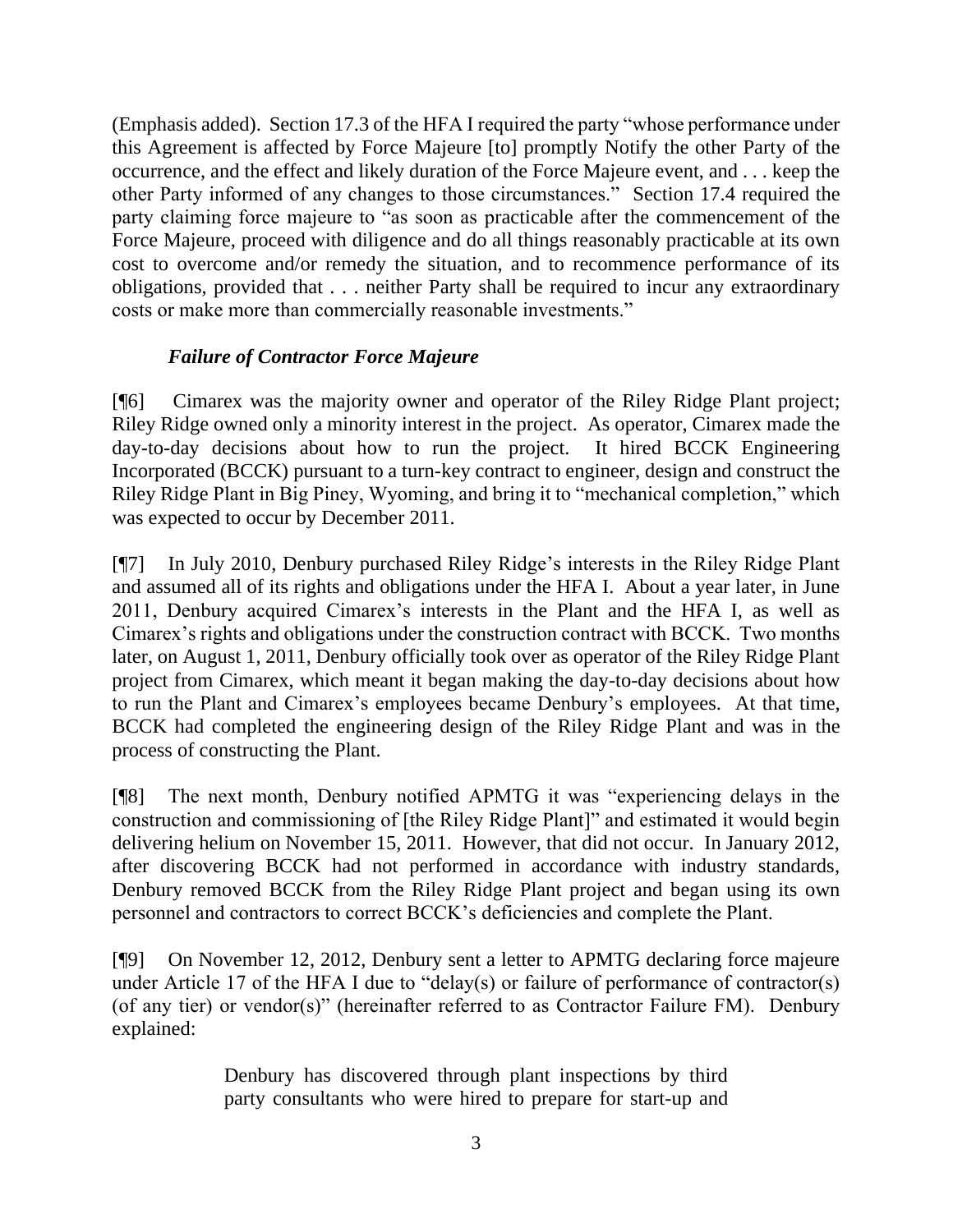commissioning . . . that there remained major uncompleted work at the plant. Whether caused by the contractor's construction mismanagement, or the failure to design equipment and controls properly, the deeper that Denbury investigated the circumstances, it became apparent to both Denbury and its third party consultants that the plant was not even close to being in a condition for operations that would satisfy not only operational safety considerations, but also the required regulatory compliance. As you are also very aware, this plant will be handling a production stream that contains corrosive and toxic, hazardous constituents that require not only high-grade equipment, but also particular alarm and emergency shut-down systems. Much of this work had not even been addressed by the previous contractor. As a result, and even before Denbury officially terminated the construction contract, third party experts undertook the work of redesigning, refurbishing and revising equipment, controls and systems to get the process up to . . . standards for a safe processing operation in accordance with OSHA rules and regulations.

The work is continuing and, based upon the latest information we have with our fast-track work schedule, the plant construction should be complete and ready for start-up by July 1, 2013.

APMTG disagreed with Denbury's declaration of force majeure and sent Denbury an invoice for \$8 million based on Denbury's failure to deliver the agreed-upon amounts of helium the first year of the HFA I.

## *MOU and the Amended and Restated Helium Feedgas Agreement (HFA II)*

[¶10] After a series of negotiations, APMTG and Denbury entered into a "Memorandum of Understanding" (MOU) on April 25, 2013. Under the terms of the MOU, the parties agreed to execute an amended helium feedgas agreement, and Denbury agreed to pay APMTG an \$8 million lump sum payment and \$1.1 million for APMTG's expenses in operating its gas processing plant between December 1, 2012, and August 1, 2013.

[¶11] A month later, on May 23, 2013, the parties executed an "Amended and Restated Helium Feedgas Agreement" (HFA II). The HFA II required Denbury to begin delivering helium to APMTG no later than August 1, 2013, "except for delays caused by any Force Majeure" or if the parties agreed to a different date in writing. The HFA II, like the HFA I, was to terminate after 20 years. Denbury agreed to deliver 200 MMscf of helium per year the first three years and 400 MMscf per year thereafter. To meet the increased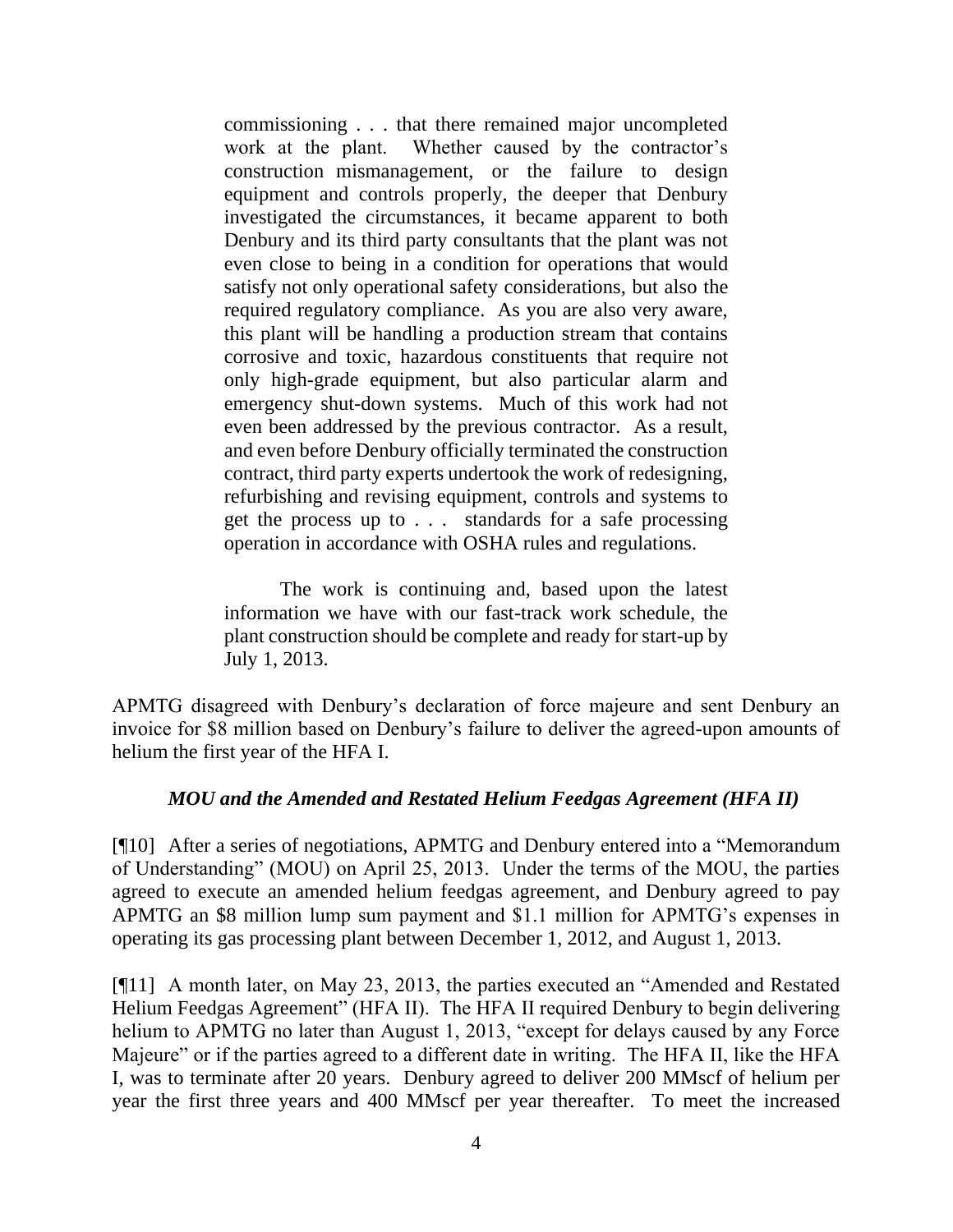quantities, Denbury was to start an expansion of the Riley Ridge Plant on or before January 1, 2017. The HFA II provided the same liquidated damages provision as the HFA I, including the \$8 million annual cap. It capped liquidated damages for the life of the contract at \$46 million, which represented APMTG's actual investment to construct its plant. The HFA II's force majeure provisions mirrored those of the HFA I. The parties agreed the HFA II would be "construed in accordance with the laws of the State of New York."

## *Well Failure Force Majeure*

[¶12] The Riley Ridge Plant was designed around five gas wells, identified by numbers based on their location on the property. Wells known as 10-14, 17-34, and 20-14 were drilled to the Madison Formation and 16-24 and 16-31 went to the Big Horn Formation, which is below the Madison Formation. Both formations contain helium. The 10-14 and 17-34 are older wells, having been drilled in approximately 1981. The remaining wells are newer; Cimarex drilled the 20-14 in 2008-2009 and Denbury drilled the 16-24 and 16-31 in 2013-2014.

[¶13] Prior to starting-up the Riley Ridge Plant, Cimarex and Denbury knew there was a risk of sulfur deposition due to the presence of hydrogen sulfide in Madison gas and the fact Exxon experiences sulfur deposition at its nearby Shute Creek Plant, which processes the same gas. They purposefully equipped the wells with larger and more expensive tubing in order to move any sulfur deposition to the surface, where it is easier to remediate. If sulfur deposition occurred downhole, they anticipated it could be treated with chemical solvents and a coil tubing (CT) operation.

[¶14] On December 30, 2013, Denbury started-up the Riley Ridge Plant using the 10-14 and 17-34 as supply wells. Less than four months later, on April 18, 2014, the 10-14 stopped producing due to sulfur deposition plugging the wellbore. Denbury hired a thirdparty contractor to perform a CT operation to remediate the sulfur deposition. The operation was successful and the 10-14 began producing again on May 3, 2014. The success was short-lived. On June 15, 2014, the 10-14 again stopped producing due to sulfur deposition.

[¶15] On April 23, 2014, the 17-34 was also shut-in due to sulfur deposition. A thirdparty contractor performed a chemical solvent treatment on the 17-34. The treatment did not restore the well to full production, so Denbury performed a CT operation on the 17-34 on April 29. The CT operation successfully cleaned out the sulfur deposition, but during the operation the controller lost control of the CT string and it remained suspended in the well for 5-6 days. Before Denbury could pull the string out, it broke apart due to the harsh downhole environment and a portion of it fell to the bottom of the hole.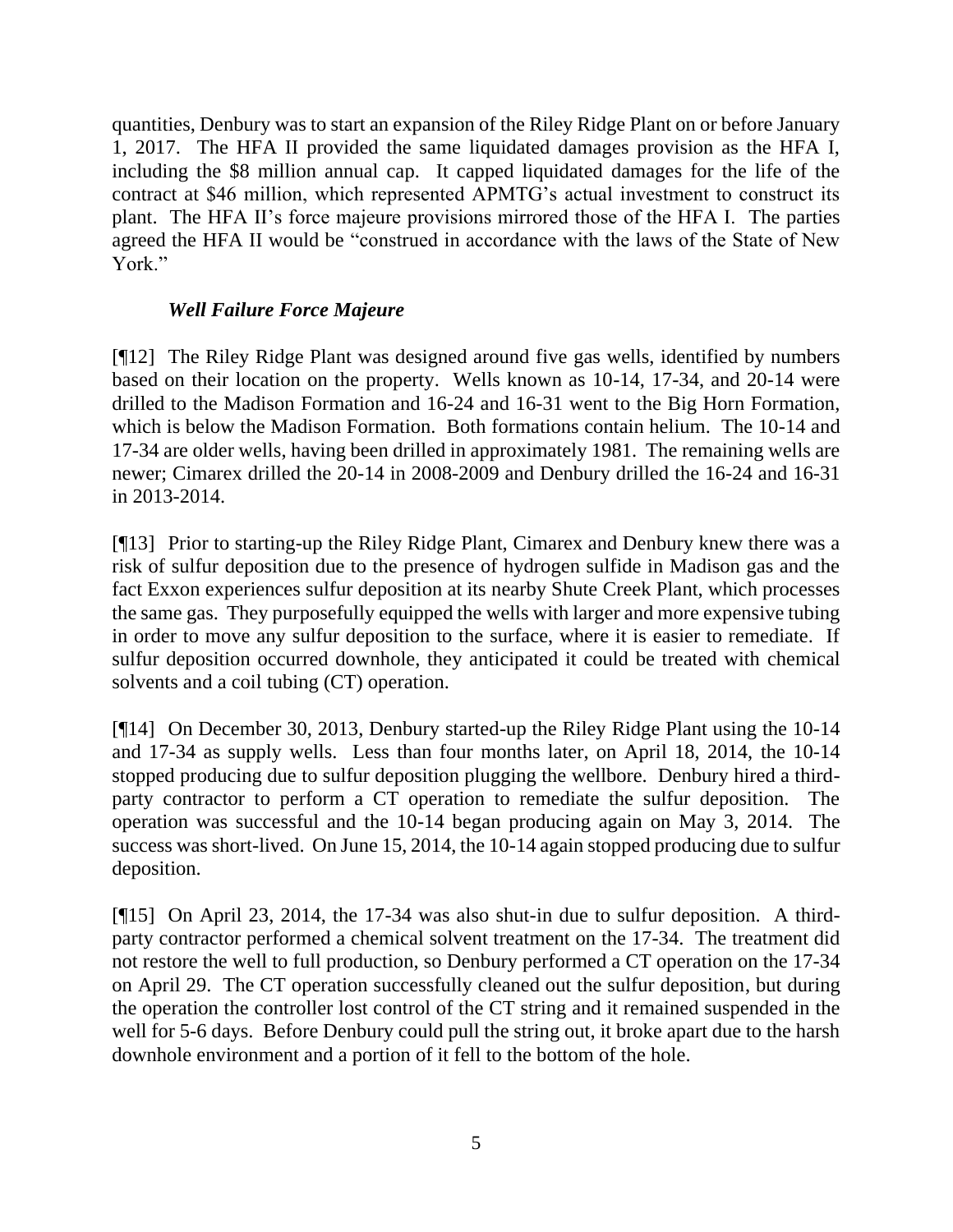[¶16] On July 11, 2014, Denbury provided APMTG written notice of a new force majeure. In that notice, Denbury declared a force majeure "starting on June 15[, 2014,] continuing until about mid-August, at which time the [Riley Ridge Plant] is expected to be back on but at a potentially reduced rate" (hereinafter referred to as Well Failure FM). Denbury explained the 10-14 had been shut-in due to sulfur deposition since June 15, 2014, and it had ordered a CT unit to clean it. It stated the CT operation should begin on July 15 and take two days to complete, absent any delays. It also noted the 17-34 had been shut-in since April due to sulfur deposition and explained its attempts to remedy it with a chemical solvent treatment and a CT operation, the latter of which resulted in equipment being lost in the hole. It stated it had placed a snubbing unit in the 17-34 on June 2, 2014, to "remove all the remaining down-hole junk" and believed it was working. It estimated the well had a "good chance" of being back on production in August. Denbury promised to provide prompt notice when it could restart the Plant.

[¶17] APTMG objected to Denbury's declaration of force majeure, claiming the well conditions described by Denbury did not constitute force majeure under the HFA II because they "are within [Denbury's] reasonable control and could have been avoided or overcome by the exercise of reasonable care and due diligence" under § 17.1. It also objected because Denbury's July 11, 2014, letter did not constitute prompt notice of a force majeure under § 17.3.

[¶18] On August 9, 2014, Denbury performed the second CT operation on the 10-14. The operation "got through the sulfur deposition zone" but the string broke and Denbury's subsequent attempt to retrieve the string from the hole with a snubbing unit was only partially successful. Similarly, the snubbing unit in the 17-34 was not able to retrieve all of the lost string. CT string remains in both the 10-14 and 17-34. Dr. Bruce Craig, a metallurgist and Denbury consultant, strongly recommended against performing any further CT operations due to the harsh downhole conditions.

[¶19] Denbury delivered only 4.3 MMscf of helium to APMTG between December 30, 2013, and June 2014; Denbury has not delivered any other helium to APMTG. It also did not expand the Riley Ridge Plant by January 1, 2017, as it promised to do in the HFA II.

# *District Court Proceedings*

[¶20] APMTG filed a complaint against Denbury alleging breach of contract, unjust enrichment, and breach of the implied covenant of good faith and fair dealing. Denbury agreed it had failed to provide the agreed-upon quantities of helium and to expand the Riley Ridge Plant but claimed its nonperformance was excused by the Contractor Failure FM and Well Failure FM.

[¶21] The case ultimately proceeded to a seven-day bench trial. Denbury bore the burden of proving its failure to provide the agreed-upon quantities of helium was excused by a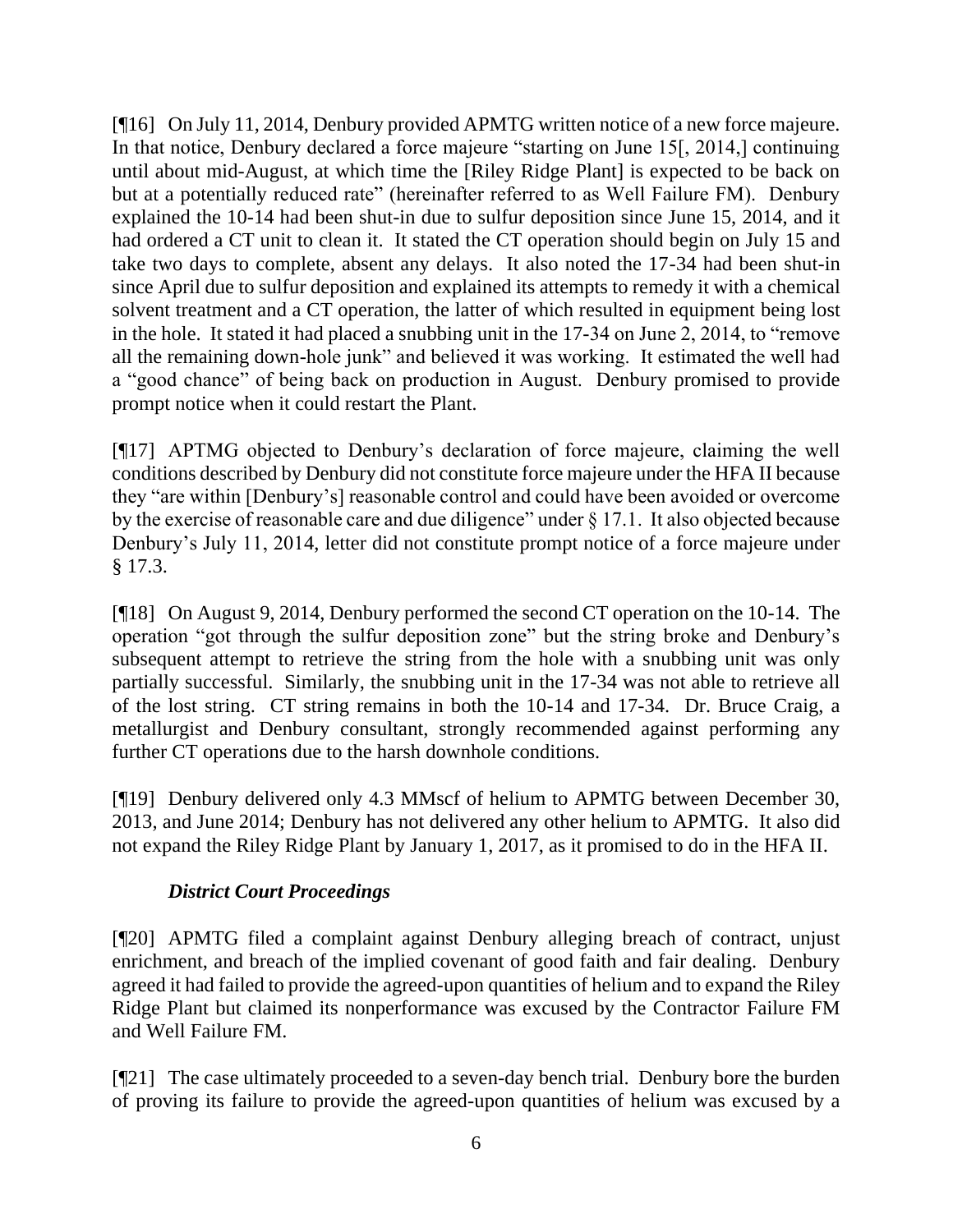valid force majeure event. *See Beardslee v. Inflection Energy, LLC*, 904 F. Supp. 2d 213, 220 (N.D.N.Y. 2012), *aff'd*, 798 F.3d 90 (2d Cir. 2015) (the party invoking a force majeure provision bears the burden of establishing it has been met) (citing *Phillips Puerto Rico Core, Inc. v. Tradax Petroleum, Ltd.*, 782 F.2d 314, 319 (2d Cir. 1985)). The district court decided Denbury had failed to meet its burden except for a period of approximately 36 days (from July 11, 2014, to mid-August 2014). As a result, it found in favor of APMTG on its breach of contract claim and awarded it over \$35 million in liquidated damages and interest. The court concluded APMTG's unjust enrichment claim was barred under New York law because the parties' disputes were controlled by a contract and APMTG had failed to prove Denbury's breach of the implied covenant of good faith and fair dealing was "not duplicative of its breach of contract claims."

[¶22] Denbury appealed. While this appeal was pending, Denbury Resources Inc. filed a voluntary petition for relief under Chapter 11 of the United States Bankruptcy Code in the United States Bankruptcy Court for the Southern District of Texas. Upon stipulation of the parties, the bankruptcy court granted relief from the automatic stay provisions for purposes of this appeal. Denbury Resources Inc. emerged from the bankruptcy case on September 18, 2020, and is now known as Denbury Inc.

[¶23] Additional facts will be set out, as necessary, in the discussion of the issues.

## **APPLICABLE LAW**

[¶24] The district court concluded the governing agreement was the HFA II and it was a valid and enforceable contract. Neither party challenges these conclusions on appeal. The HFA II states: "The provisions of this Agreement shall be construed in accordance with the laws of the State of New York." We will enforce a contract's choice-of-law provision and "apply foreign law when doing so is not 'contrary to the law, public policy, or the general interests of Wyoming's citizens.'" *Finley Res., Inc. v. EP Energy E&P Co., L.P.*, 2019 WY 65, ¶ 9, 443 P.3d 838, 842 (Wyo. 2019) (quoting *Res. Tech. Corp. v. Fisher Sci. Co.*, 924 P.2d 972, 975 (Wyo. 1996)). *See also, Bradley v. Bradley*, 2007 WY 117, ¶ 21, 164 P.3d 537, 543 (Wyo. 2007). We will apply New York law when interpreting the HFA II; however, Wyoming law controls any procedural matters, including the applicable standard of review. *See Smithco Eng'g, Inc. v. Int'l Fabricators, Inc.*, 775 P.2d 1011, 1018 (Wyo. 1989) ("Clearly, the law of the forum controls procedural matters.") (citations omitted).

#### **STANDARD OF REVIEW**

[¶25] Our standard of review on appeal following a bench trial in the district court is wellestablished: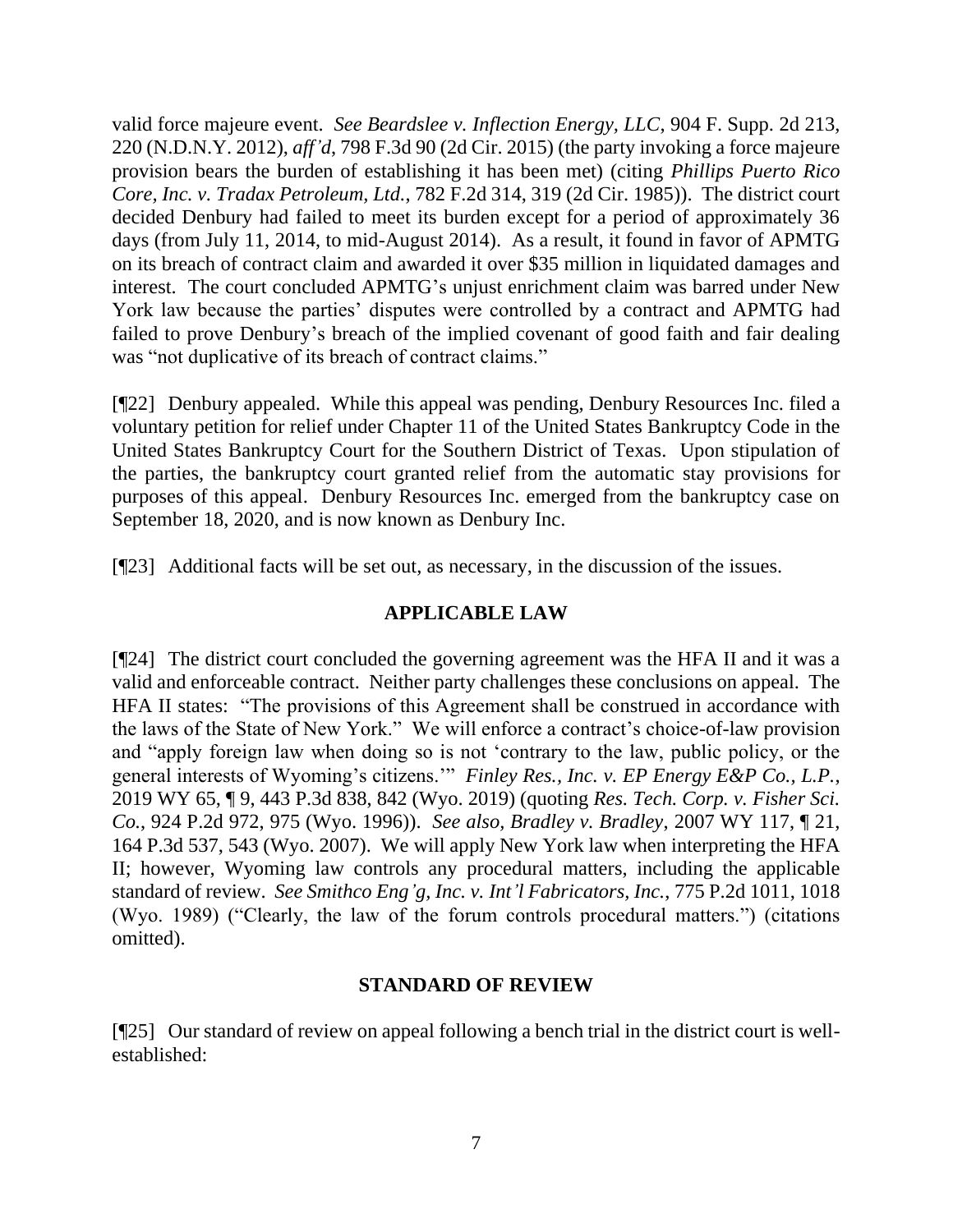The factual findings of a judge are not entitled to the limited review afforded a jury verdict. While the findings are presumptively correct, the appellate court may examine all of the properly admissible evidence in the record. Due regard is given to the opportunity of the trial judge to assess the credibility of the witnesses, and our review does not entail weighing disputed evidence. Findings of fact will not be set aside unless the findings are clearly erroneous. A finding is clearly erroneous when, although there is evidence to support it, the reviewing court on the entire evidence is left with the definite and firm conviction that a mistake has been committed. We review a district court's conclusions of law de novo on appeal.

*Davis v. Harmony Dev., LLC*, 2020 WY 39, ¶ 31, 460 P.3d 230, 240 (Wyo. 2020) (quoting *Ekberg v. Sharp*, 2003 WY 123, ¶ 10, 76 P.3d 1250, 1253 (Wyo. 2003)) (other citations omitted). The district court's interpretation of the HFA II is a conclusion of law reviewed de novo. *See Larson v. Burton Constr., Inc.*, 2018 WY 74, ¶ 16, 421 P.3d 538, 544 (Wyo. 2018) ("Contract interpretation presents questions of law which we review de novo.").<sup>2</sup>

#### **DISCUSSION**

## *1. Frustration of Purpose and/or Impossibility of Performance*

[¶26] Denbury requested termination of the HFA II under the doctrines of frustration of purpose and impossibility of performance due to its chronic force majeure status. 3 The district court denied its request because § 2.5 of the HFA II provided the exclusive remedy for termination of the agreement and nothing in the plain language of that provision allowed a party to terminate the HFA II based on those doctrines. Denbury argues the

<sup>&</sup>lt;sup>2</sup> Denbury suggests the district court's findings pursuant to Wyoming Rule of Civil Procedure 52(a) are not sufficient to indicate the factual basis for its decision on the contested matters. Because neither party requested findings under Rule  $52(a)(1)(A)$ , the district court was required only to find generally for APMTG. *See* Rule 52(a)(1). *See also, Kimzey v. Kimzey*, 2020 WY 52, ¶ 38, 461 P.3d 1229, 1241 (Wyo. 2020). Moreover, while the district court admittedly did not "include all findings and/or conclusions supported by the testimony and evidence adduced at trial," it did "include[] those findings and/or conclusions necessary to explain the Court's determinations of the issues to the parties." The court's findings more than adequately explained the factual basis for its decision.

<sup>3</sup> Denbury also refers to impracticability of performance, but it appears that doctrine is synonymous to the impossibility of performance doctrine. *See Matter of Liquidation of New York Agency & Other Assets of Bank of Credit & Commerce Int'l, S.A.*, 90 N.Y.2d 410, 424 (N.Y. 1997) (referring to "impossibility/impracticability of performance"); *Reed Found., Inc. v. Franklin D. Roosevelt Four Freedoms Park, LLC*, 964 N.Y.S.2d 152, 156 (N.Y. App. Div. 2013) (referring to "[t]he defense of impossibility or impracticability of performance"). We will refer simply to impossibility of performance.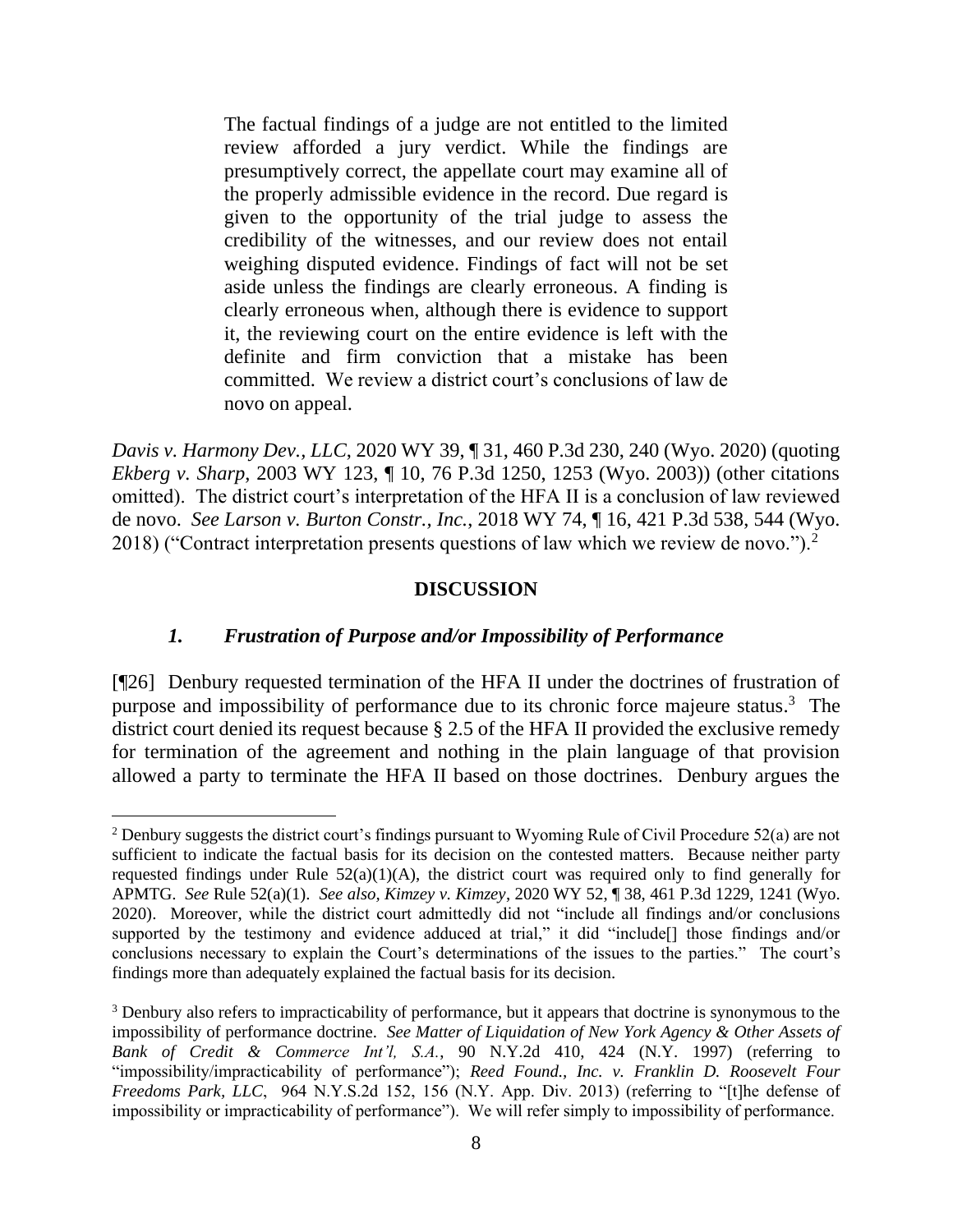district court erred in concluding the parties waived these doctrines merely by including a standard 90-day termination provision for uncured default. We agree with the district court with additional reasons.

[¶27] First, it is unclear whether the doctrines of frustration of purpose and impossibility of performance allow for termination of a contract under New York law. While older New York cases suggest they do, more recent cases indicate they merely excuse a party's nonperformance. *Compare Reed Found., Inc. v. Franklin D. Roosevelt Four Freedoms Park, LLC*, 964 N.Y.S.2d 152, 156 (N.Y. App. Div. 2013) ("The defense of impossibility or impracticability of performance is 'applied narrowly' *such that performance is excused* 'only when the destruction of the subject matter of the contract or the means of performance makes performance objectively impossible' and that 'the impossibility must be produced by an unanticipated event that could not have been foreseen or guarded against in the contract.'") (emphasis added) (quoting *Kel Kim Corp. v. Central Markets, Inc.*, 70 N.Y.2d 900, 902 (N.Y. App. Div. 1987)), *and PPF Safeguard, LCC v. BCR Safeguard Holding, LCC*, 924 N.Y.S.2d 391, 394 (N.Y. App. Div. 2011) ("For a party to a contract to invoke frustration of purpose *as a defense for nonperformance*, the frustrated purpose must be so completely the basis of the contract that, as both parties understood, without it, the transaction would have made little sense.") (emphasis added) (quotations and citations omitted), *with 119 Fifth Ave., Inc., Taiyo Trading Co., Inc.*, 73 N.Y.S.2d 774, 776 (N.Y. Sup. Ct. 1947), *aff'd sub nom.* 87 N.Y.S.2d 430 (N.Y. App. Div. 1949) ("The general principle underlying [the frustration of purpose doctrine] is that, where the purpose of a contract is completely frustrated and rendered impossible of performance by a supervening event or circumstance which was not within the contemplation of the parties and which could not have been anticipated and guarded against, *the contract is discharged*.") (emphasis added), *and Robitzek Investing Co., Inc. v. Colonial Beacon Oil Co.*, 40 N.Y.S.2d 819, 822 (N.Y. App. Div. 1943) ("Where there is complete frustration of performance of a contract by act of the government, *cancellation is permissible*.") (emphasis added) (citation omitted).

[¶28] Even if the doctrines allow for termination of a contract under New York law, they are not available where "the event which prevented performance was foreseeable and provision could have been made for the event's occurrence." *Rebell v. Trask*, 632 N.Y.S.2d 624, 627 (N.Y. App. Div. 1995) (frustration of purpose) (citations omitted); *Kel Kim Corp.*, 70 N.Y.2d at 902 (impossibility). As a corollary, if the parties' contract provides for the occurrence of the alleged frustration or impossibility, then the parties obviously foresaw the frustration or impossibility and the doctrines are not available.

[¶29] In *Center for Specialty Care, Inc. v. CSC Acquisition I, LLC*, 127 N.Y.S.3d 6, 9 (N.Y. App. Div. 2020), the defendants agreed to purchase the plaintiff's surgical center and to lease the premises until closing. The defendants failed to pay the rent under the lease but argued they were excused from doing so because the purpose of the lease was frustrated as they could not occupy the surgical center without a Certificate of Need (CON)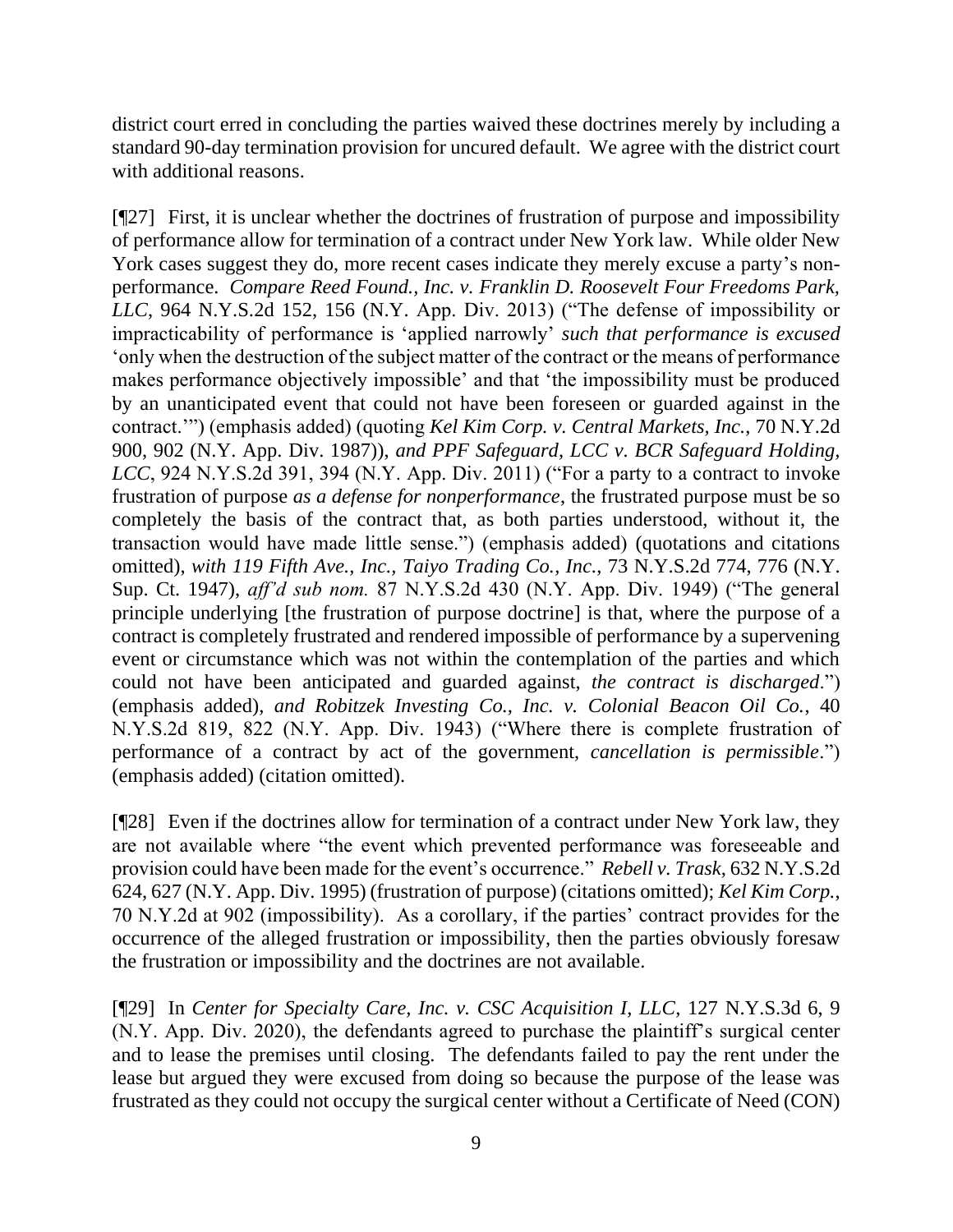from the Health Department, which could not be obtained by the effective date of the lease. *Id.* at 13-14. The court concluded the frustration of purpose doctrine was not available because the parties' agreements "acknowledged and planned for" the fact the defendants would not be able to occupy the surgical center on the lease date due to the need for them to obtain a CON. *Id*. at 14. Specifically, the parties' agreements allowed the defendants to start deriving benefits from the surgical center prior to their occupancy of the building. *Id*.

[¶30] Similarly, in *Warner v. Kaplan*, 892 N.Y.S.2d 311, 313 (N.Y. App. Div. 2009), the plaintiff agreed to purchase a cooperative apartment from the defendants. The sales contract required plaintiff to deposit \$230,000 in escrow and the sale to be approved by the cooperative's Board of Directors. *Id*. The plaintiff made the requisite deposit and the Board approved the sale. *Id.* The plaintiff died prior to closing. *Id.* Her estate sought return of the deposit due to, among other things, frustration of purpose. *Id*. at 313-15. It claimed it was justified in not continuing with the purchase of the apartment because the plaintiff was purchasing the apartment solely for her own residence and she was no longer living. *Id.* at 314-15. The court concluded the frustration of purpose doctrine did not apply because the sales contract expressly stated it was binding on the parties' "heirs, personal and legal representatives and successors in interest." *Id.* at 313. It reasoned: "The inclusion of this provision indicates that the parties explicitly contemplated, and provided for, the possibility of either party's death before closing, by specifying that the death would not terminate the contract, but that the contract would survive, to be performed by the successors or heirs of the deceased party." *Id.* Because the contract made explicit provision for the event of either party's death, the frustration of purpose doctrine was not available. *Id.* at 315. *See also, Neumann v. Metro. Med. Grp., P.C.*, 557 N.Y.S.2d 663, 664 (N.Y. App. Div. 1990) (plaintiffs' proposed amendments to their complaint were properly denied as meritless because their "cause of action seeking a declaration that the contract was terminated by frustration of purpose was correctly rejected, as the record demonstrates that the alleged 'frustration', Falkirk Hospital's cessation of operations, was contemplated by the contract").

[¶31] In this case, the HFA II expressly states "failure of performance of contractor" and "natural or mechanical supply well failure" will excuse a party's performance and the payment of liquidated damages if they "are outside [the party's] reasonable control" and "could not have been avoided or overcome by [the] exercise of reasonable care and due diligence." Because the parties "explicitly contemplated, and provided for" the possibility that BCCK would fail to perform under the construction contract and the supply wells would naturally or mechanically fail, the frustration of purpose and impossibility doctrines are not available. *Warner*, 892 N.Y.S.2d at 313.

[¶32] Moreover, as the district court noted, the parties set forth the grounds for termination of the HFA II in § 2.5, which provides: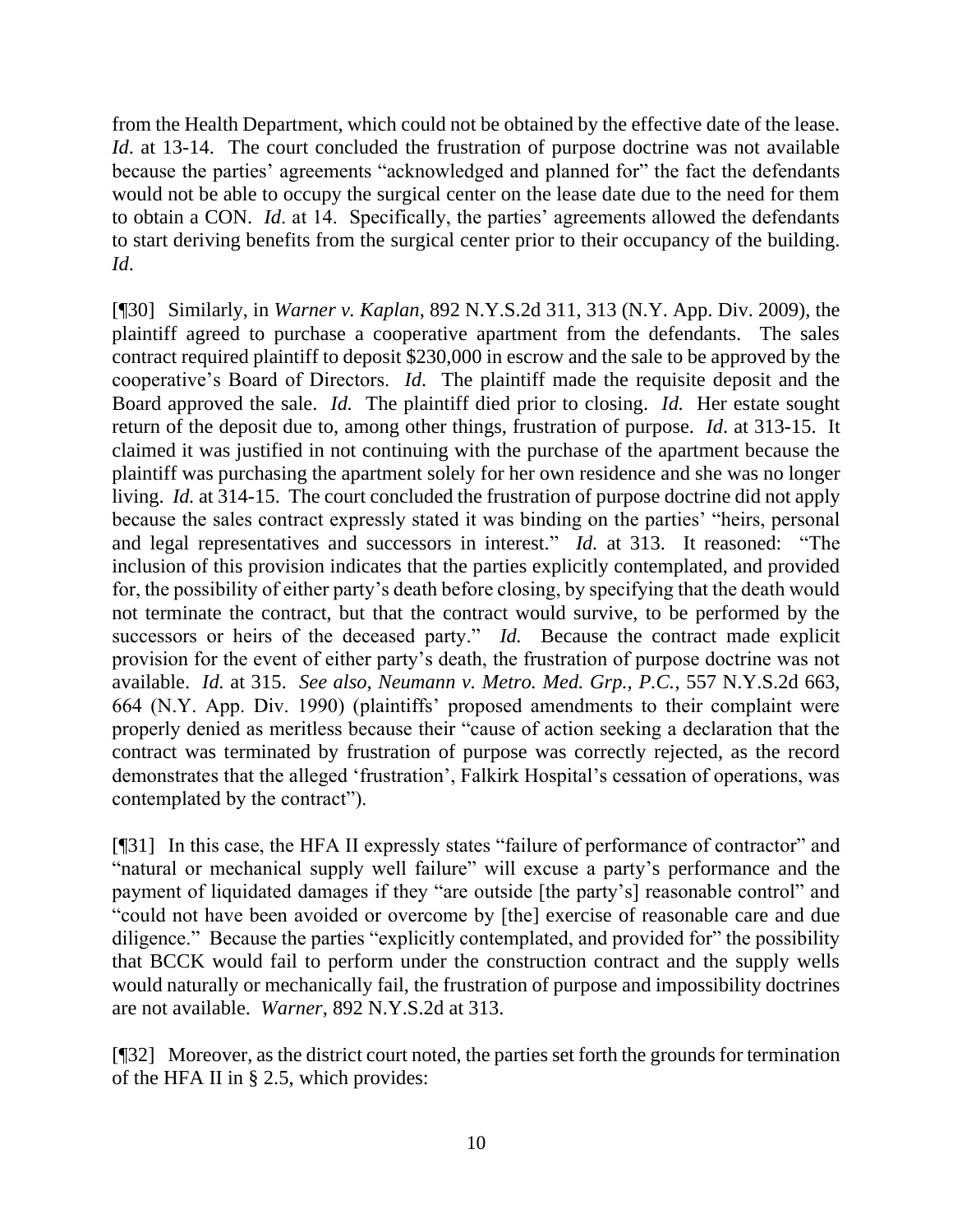A Party shall be entitled to terminate this Agreement if the other Party is in default of a material obligation hereunder and has not commenced and does not diligently pursue, a cure of such default within 90 days following a reasonable period of receipt of Notice from the non-defaulting Party. Notwithstanding the foregoing, the Parties shall endeavor in good faith to rectify any material default hereof as expeditiously as possible upon receipt of Notice from the nondefaulting Party.

[¶33] "The fundamental, neutral precept of contract interpretation is that agreements are construed in accord with the parties' intent. . . . The best evidence of what parties to a written agreement intend is what they say in their writing. ... Thus, a written agreement that is complete, clear and unambiguous on its face must be enforced according to the plain meaning of its terms." *Greenfield v. Philles Records, Inc.*, 98 N.Y.2d 562, 569-70 (N.Y. 2002) (citations and quotations omitted). "A contract is unambiguous if the language it uses has a definite and precise meaning, unattended by danger of misconception in the purport of the [agreement] itself, and concerning which there is no reasonable basis for a difference of opinion." *Id.* (citation and quotations omitted). *See also, Riverside S. Planning Corp. v. CRP/Extell Riverside, L.P.*, 13 N.Y.3d 398, 404 (N.Y. 2009) ("Where the language chosen by the parties has a definite and precise meaning, there is no ambiguity.") (citation and quotations omitted).

[¶34] Section 2.5 is clear and unambiguous. Under its plain language, Denbury may terminate the HFA II only if APMTG is in material default and fails to timely cure the default. APMTG is not in material default of the HFA II. Moreover, § 2.5 does not include "failure of performance of contractor" and "natural or mechanical supply well failure" as grounds for termination. Had the parties wished to allow termination of the agreement due to these events, they could have included them in § 2.5. They did not and we are not at liberty to re-write the HFA II to include them. *See Beardslee v. Inflection Energy, LLC*, 25 N.Y.3d 150, 157 (N.Y. 2015) ("[C]ourts may not by construction add or excise terms, nor distort the meaning of those used and thereby make a new contract for the parties under the guise of interpreting the writing.") (citations and quotations omitted); *Robitzek Investing Co., Inc.*, 40 N.Y.S.2d at 822 ("If it were the intention of the parties [that the lease be cancelled in the event of a regulation of defendant's business], they could readily have provided [so] by employing language to that effect.").

[¶35] Denbury wants us to imply the doctrines of frustration of purpose and impossibility of performance into the HFA II because without them, it claims, "the HFA II contains no mechanism to address a situation where, as here, a party has done all things 'reasonably practicable' to overcome a valid force majeure event, but cannot do so because the only viable options require 'extraordinary costs' or 'more than commercially reasonable investments.'" The cases it relies on for the proposition that we can imply terms into a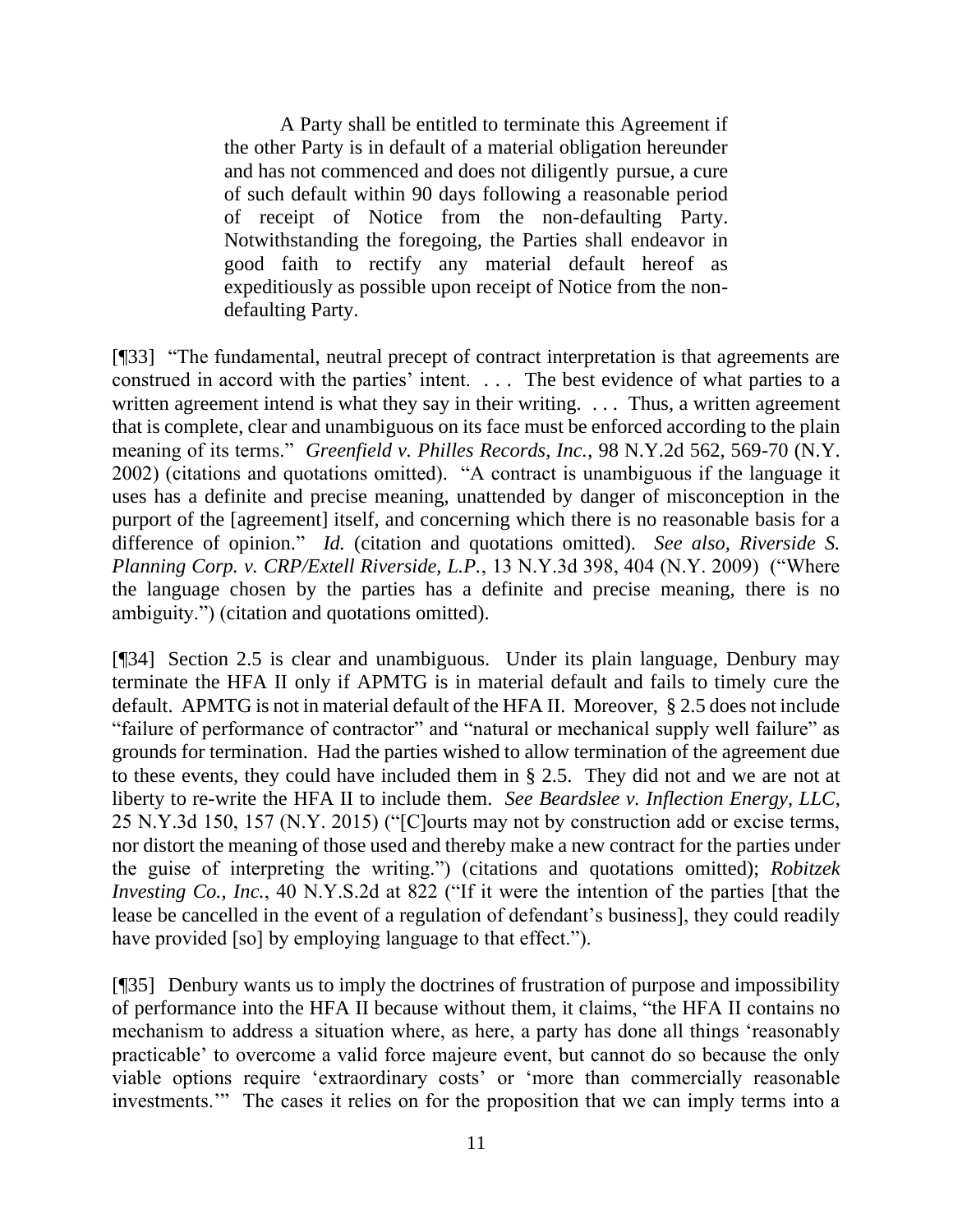contract are inapposite. They involved implied duties, in particular, the implied covenant of good faith and fair dealing, not implied defenses to the nonperformance of such duties, such as the doctrines of frustration of purpose and impossibility of performance. *See, e.g.,* W*akefield v. N. Telecom, Inc*., 769 F.2d 109, 112 (2d Cir. 1985) (implied covenant of good faith and fair dealing prevented employer from terminating plaintiff for the purpose of avoiding the payment of commissions which are otherwise owed the plaintiff); *Zilg v. Prentice-Hall, Inc.*, 717 F.2d 671, 679 (2d Cir. 1983) (holding the promise to publish the plaintiff's book implies a good faith effort by the publisher to promote the book); *Travellers Int'l, A.G. v. Trans World Airlines, Inc.*, 41 F.3d 1570, 1575-77 (2d Cir. 1994) (concluding district court did not err in finding defendant had breached the implied covenant of good faith and fair dealing due to its inadequate promotional efforts). Moreover, its argument is contrary to New York law, cited above, which refuses to apply these doctrines if the parties could have or, as here, did provide for the occurrence of the alleged frustration or impossibility in their contract.

[¶36] The district court did not err in denying Denbury's request to terminate the HFA II under the doctrines of frustration of purpose and impossibility of performance.

# *2. Contractor Failure FM*

[¶37] The district court found the unambiguous terms of the HFA II prevented Denbury from claiming its November 15, 2012 Contractor Failure FM was still viable and ongoing beyond May 23, 2013, the date the parties executed the HFA II. According to the court, "[t]he HFA II represents the parties['] negotiated and agreed resolution of their dispute over the existence, *vel non*, of a qualifying force majeure event excusing Denbury's nonperformance and, among other things, it expressly provides for an agreed-upon new commencement date of no later than August 1, 2013, for Denbury to provide helium to APMTG." It also found Denbury had "failed to prove that any purported ongoing force majeure event on or after May 23, 2013 (*i.e.*, the effective date of the HFA II) excusing non-performance under the HFA II was 'outside the reasonable control of [Denbury] that could not have been avoided or overcome by [Denbury's] exercise of reasonable care and due diligence." The court explained:

> Denbury assumed control of completion of the Riley Ridge Plant on August 1, 2011, and Denbury became its own 'engineer, designer, and general contractor' assuming the task of bringing the Riley Ridge Plant to 'mechanical completion' when it removed BCCK in January 2012. Denbury was in control of scheduling, sub-contracting, engineering, designing, and performing the work necessary to perform on its agreement with APMTG to supply helium feed gas under the HFA II.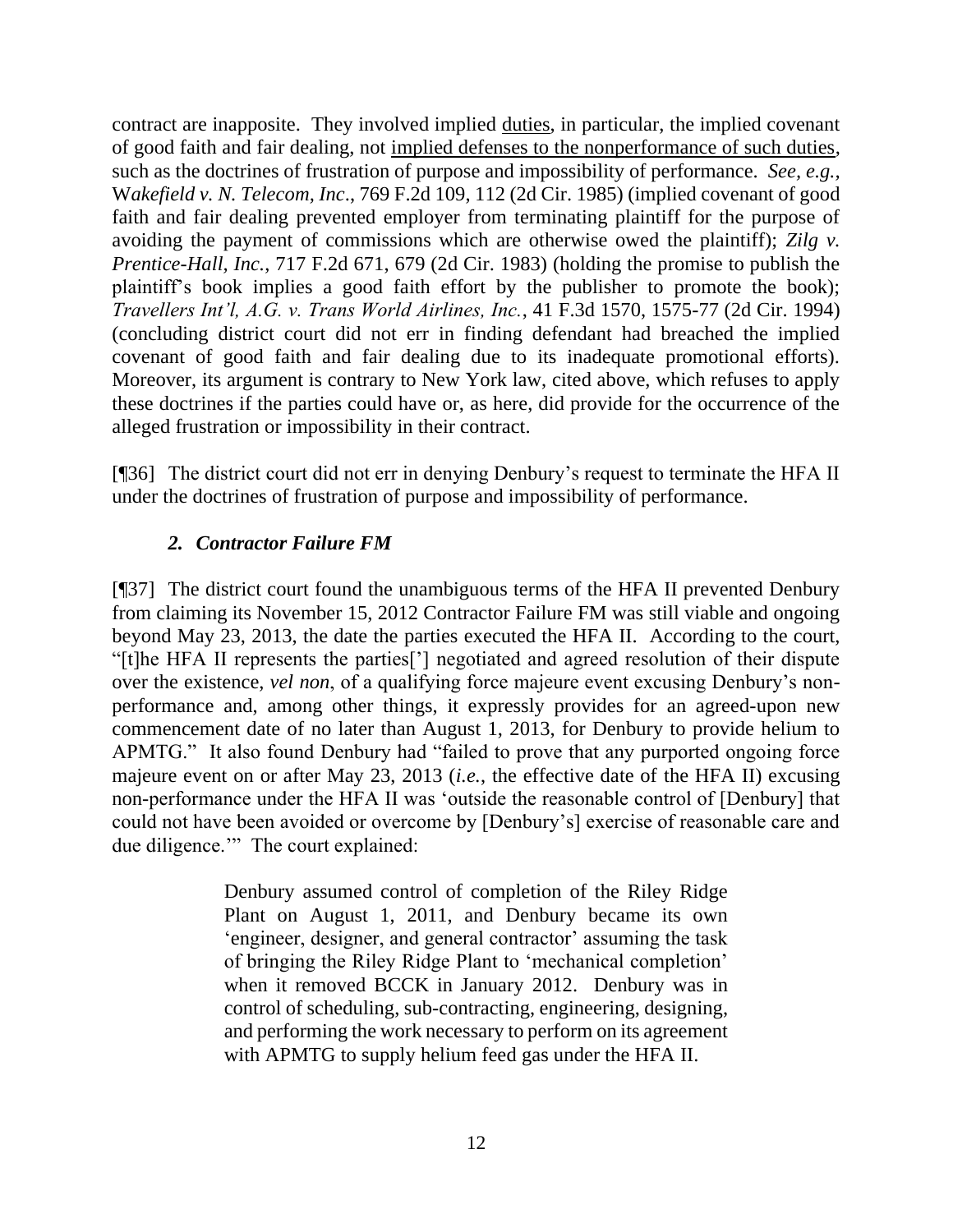It further found Denbury had failed to provide any notice, as required by the HFA II, of any ongoing or new force majeure event from May 23, 2013, to July 11, 2014, when it provided notice of the Well Failure FM. It rejected Denbury's claim that a string of emails concerning the start-up of the Plant between its project manager, Clay Duellman, and an APMTG engineer, Michael Carberry, provided the requisite notice.

[¶38] Denbury argues the district court erred in rejecting its Contractor Failure FM based on its finding that Denbury became its own "engineer, designer, and general contractor" after it removed BCCK from the project and therefore Denbury was responsible for the continuing delays in starting-up the Riley Ridge Plant. It claims that finding ignores the unrebutted testimony that (1) Denbury only assumed the responsibility of bringing the Plant to mechanical completion because it had to fix the failures of contractor BCCK under the turn-key construction contract, and (2) Denbury would not have assumed that responsibility but for the failure of performance of contractor BCCK. It points to the testimony of Bill Jackson, its construction project management expert, who opined "[t]he root cause of Denbury's failure to timely start the Plant up . . . was a failure by BCCK to properly engineer the plant and execute the project." Denbury further claims that had it not fixed BCCK's failures, it would have violated its obligations under  $\S 17.4$  of the HFA II, which requires it "to proceed with diligence and do all things reasonably practicable . . . to overcome and/or remedy the [force majeure]." It also maintains the district court erred in deciding it had failed to provide proper notice of a force majeure event after the execution of the HFA II.

[¶39] At the outset, we note the limited scope of Denbury's arguments. It does not challenge the district court's conclusion that the HFA II resolved the parties' dispute as to whether or not Denbury's November 12, 2012 Contractor Failure FM constituted a valid force majeure event under the HFA I or the court's conclusion that Denbury's alleged November 12, 2012 Contractor Failure FM did not continue after May 23, 2013, the date the HFA II was executed. Moreover, the Riley Ridge Plant began producing on December 30, 2013. While Denbury alleged in the district court the Contractor Failure FM had continued into August of  $2014<sup>4</sup>$  Denbury makes no such claim on appeal. Therefore, the limited question before us is whether the district court erred in finding Denbury failed to prove a valid force majeure event between May 23, 2013, and December 30, 2013. We see no error.

[¶40] Section 17.1 of the HFA II defines "Force Majeure," in relevant part, as "any event outside the reasonable control of a Party that could not have been avoided or overcome by that Party's exercise of reasonable care and due diligence and shall include without

<sup>4</sup> Dan Cole, Denbury's Vice President of Commercial Development and Governmental Relations, testified the Contractor Failure FM continued after the MOU and HFA II. He also indicated in an August 14, 2014, letter to APMTG that the Contractor Failure FM "*has actually continued and continues to this time*." However, in Denbury's July 11, 2014 Well Failure FM notice, Mr. Cole expressly stated the Contractor Failure FM "continued until December 30, 2013, when the Plant commenced operations . . . ."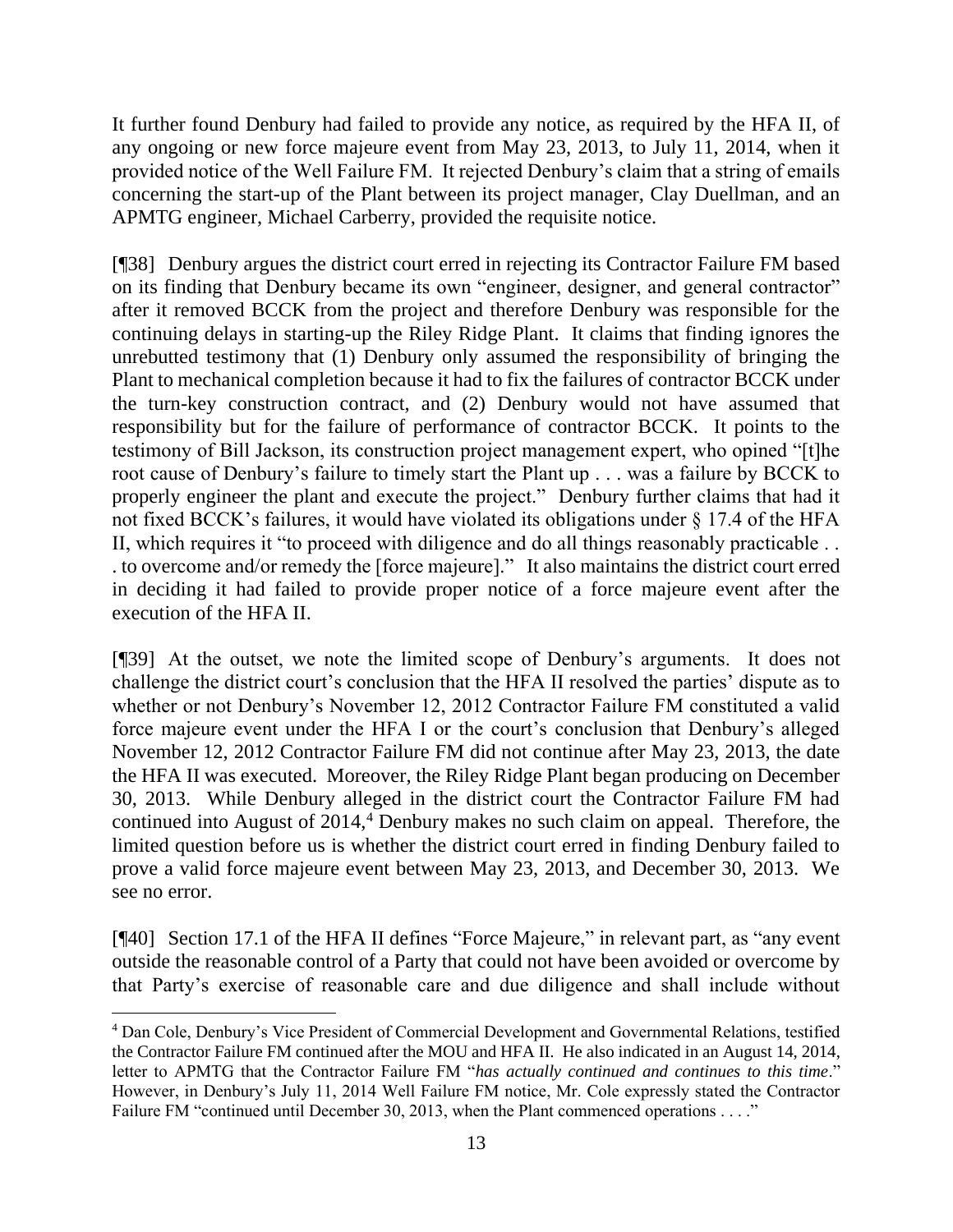limitation the following . . . delay(s) or failure of performance of contractor(s) (of any tier) or vendor(s)." "Force majeure clauses are to be interpreted in accord with their purpose, which is to limit damages in a case where the reasonable expectation of the parties and the performance of the contract have been frustrated by circumstances beyond the control of the parties. . . . [W]hen the parties have themselves defined the contours of force majeure in their agreement, those contours dictate the application, effect, and scope of force majeure." *Constellation Energy Servs. of New York, Inc. v. New Water St. Corp.*, 46 N.Y.S.3d 25, 27 (N.Y. App. Div. 2017) (citations and quotations omitted).

[¶41] The phrase "failure of performance of contractor" contemplates the failure of performance of a third-party contractor, not one of the parties. It would make little sense for a party's failure of performance to be contained in a force majeure provision, which is intended to excuse a party's non-performance. Properly construed, the district court correctly found there was no "failure of performance of contractor" between May 23, 2013, and December 30, 2013, because there was no third-party contractor. Denbury had removed BCCK from the project approximately 18 months earlier. *See Kel Kim Corp.*, 524 N.Y.2d at 386 ("[C]ontractual force majeure clauses [are] clauses excusing nonperformance due to circumstances beyond the control of the parties . . . . Ordinarily, *only if the force majeure clause specifically includes the event that actually prevents a party's performance will that party be excused.*") (emphasis added).

[¶42] Moreover, § 17.1 requires any "failure of performance of contractor" to be (1) outside the party's reasonable control, and (2) incapable of being avoided or overcome by that party's exercise of reasonable care and due diligence. Any failure to complete the Riley Ridge Plant between May 23, 2013, and December 30, 2013, was not outside Denbury's "reasonable control," because at that time Denbury, not BCCK, was in charge of bringing the Plant to mechanical completion. The fact Denbury had to correct BCCK's failures in order to do so is immaterial. As of May 23, 2013, Denbury knew of BCCK's failures and was in the process of correcting them. Yet, it executed the HFA II, in which it expressly agreed to begin delivering helium to APMTG by August 1, 2013. Additionally, as the district court found, by executing the HFA II, Denbury terminated its ability to continue to rely on its November 12, 2012 Contractor Failure FM to excuse any delay in the start-up of the Plant. Again, Denbury has not appealed that finding. Executing the HFA II was completely within Denbury's "reasonable control."

[¶43] The district court also correctly found Denbury failed to provide notice of a new force majeure event between May 23, 2013, and December 30, 2013. Section 17.3 of the HFA II requires the party "whose performance under the Agreement is affected by Force Majeure [to] promptly notify the other Party of the occurrence, and the effect and likely duration of the Force Majeure event, and . . . keep the other Party informed of any changes to those circumstances." Section 19.1 allows notices to be transmitted by post, facsimile, email or personally, but § 19.3 requires them to be addressed to APMTG's General Manager in Allentown, Pennsylvania, with a copy provided to Matheson in New Jersey.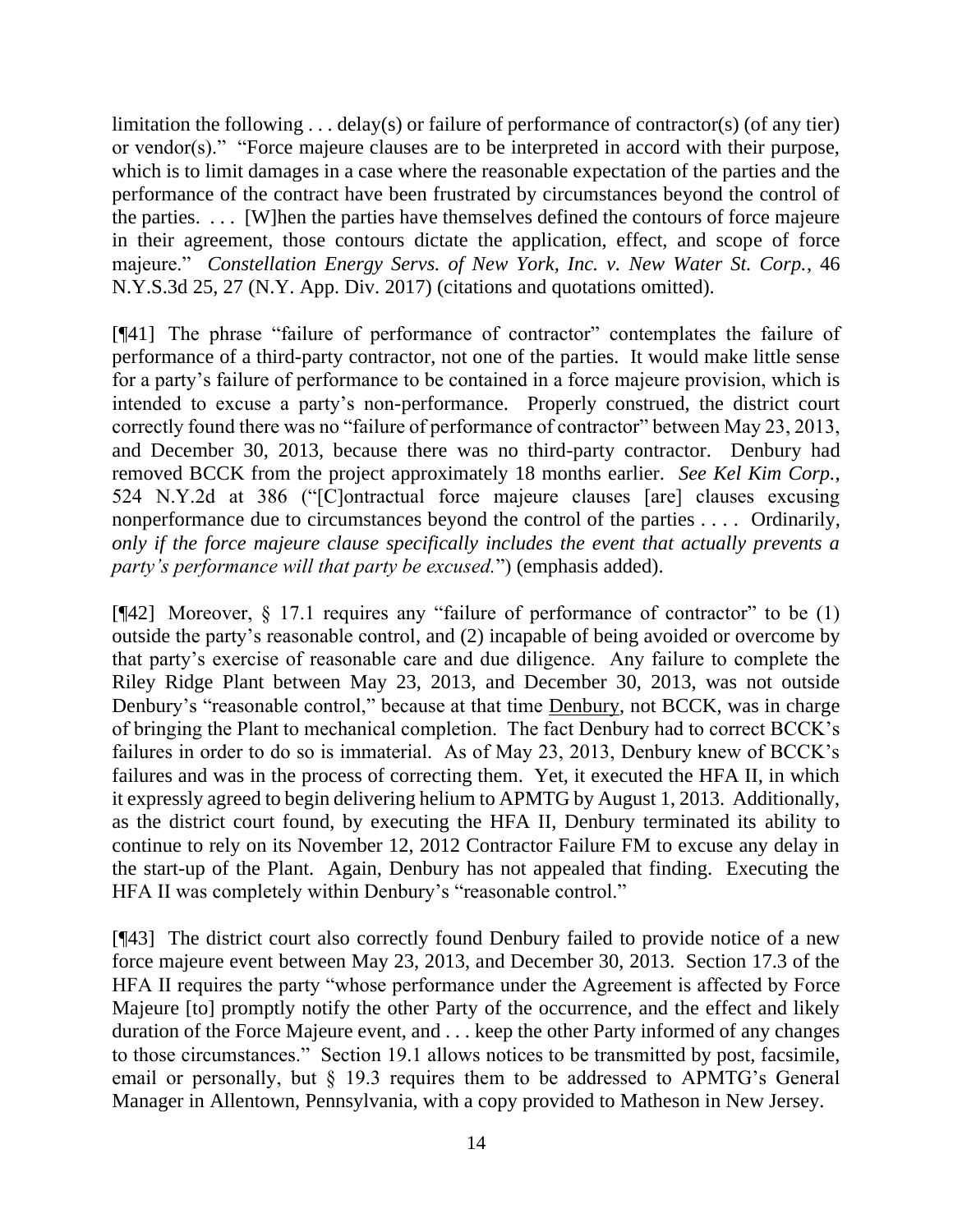[¶44] The email exchange between Mr. Duellman and Mr. Carberry does not satisfy either § 17.3 or § 19.3. On May 28, 2013, Mr. Carberry emailed Mr. Duellman requesting a status update and stated: "I'm hearing that you are now looking at something in early August. Any confirmation o[r] further information will be appreciated." The next day, a mere six days after Denbury had executed the HFA II and agreed to begin delivering helium to APMTG by August 1, Mr. Carberry responded,

> We experienced delays in material deliveries and we now have all materials. Workforce was increased to recover schedule but we are now addressing productivity concerns with the mechanical contractor. Startup will not occur in July and the outlook appears to be late August based on current productivity. Safety revisions are approximately 50% complete. Denbury has hired Carl Robertson (PM) and placed [him] at the plant site until startup. I am focusing on operational readiness items.

This email exchange does not mention § 17, force majeure, a failure of performance of contractor, or otherwise indicate Denbury was declaring a force majeure. It was not sent to APMTG's General Manager, nor was a copy sent to Matheson. The failure of this email exchange to constitute proper notice is readily apparent when it is compared to Denbury's November 12, 2012 and July 11, 2014 written notices of the Contractor Failure FM and Well Failure FM. Denbury knew how to provide proper notice of force majeure; it did not provide any such notice between May 23, 2013, and December 30, 2013.

[¶45] Denbury argues that under New York law, a lack of notice does not prevent a party from invoking a force majeure clause unless the contract clearly indicates notice is a condition precedent to a party's reliance on the force majeure provision. We agree with this statement of New York law. *See Oppenheimer & Co., Inc. v. Oppenheim, Appel, Dixon & Co.*, 636 N.Y.S.2d 734, 737 (N.Y. 1995) ("A condition precedent is an act or event, other than a lapse of time, which, unless the condition is excused, must occur before a duty to perform a promise in the agreement arises.") (quotations and citations omitted); *Kidder Peabody & Co., Inc. v. Unigestion Intern'l, Ltd.,* 903 F. Supp. 479, 501 (S.D.N.Y. 1995) ("[A] contractual duty is not to be construed as a condition precedent unless the language of the contract clearly imposes such a condition."). Denbury then claims nothing in the HFA II indicates notice is a condition precedent to reliance on the force majeure provision. We agree the HFA II does not expressly make notice a condition precedent to a party invoking the force majeure provision. Rather, it simply requires the party claiming force majeure "[to] promptly Notify the other Party of the occurrence, and the effect and likely duration of the Force Majeure event, and . . . keep the other Party informed of any changes to those circumstances." *See Toyomenka Pac. Petroleum, Inc. v. Hess Oil Virgin Islands Corp.*, 771 F. Supp. 63, 67 (S.D.N.Y. 1991) ("Although Clause QQQ requires the party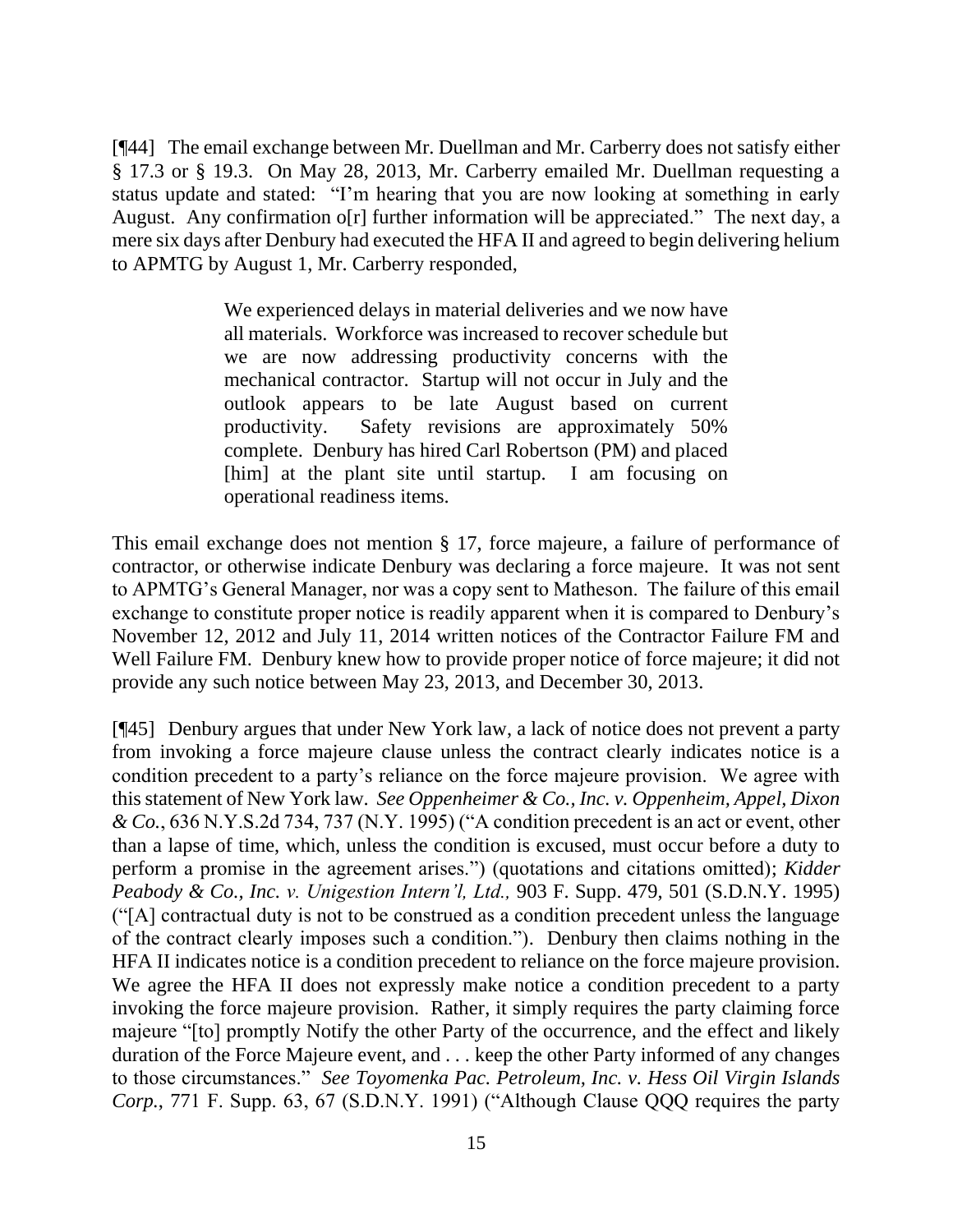claiming force majeure to give written notice within forty-eight hours, whether such notice is a condition precedent to invoking force majeure is determined by the intention of the parties as expressed in the contract . . . . Clause QQQ does not expressly make a force majeure defense conditional upon giving notice within forty-eight hours."). Nevertheless, as Denbury acknowledges, it still had a duty under the HFA II to provide notice of a force majeure. *See Kidder Peabody & Co.,* 903 F. Supp. at 501 (although notice was not a condition precedent, it remained a contractual duty); *Toyomenka Pac. Petroleum, Inc.*, 771 F. Supp. at 68 (although notice was not a condition precedent to a force majeure defense, it was still a duty to be performed under the contract). Denbury failed to provide any notice of a force majeure between May 23, 2013, and December 30, 2013.

[¶46] Denbury maintains it did not materially breach its duty to provide notice because APMTG did not suffer any prejudice due to the lack of notice. It claims APMTG "was well-aware of the underlying facts and ongoing problems that delayed start-up of the [Riley Ridge] Plant," and it did not identify any different actions it would have taken had it received notice. The cases Denbury relies upon for this proposition, however, are inapposite. They either did not apply New York law or involve untimely notice, not a failure to provide any notice. *See Toyomenka Pac. Petroleum, Inc.*, 771 F. Supp. at 68 (untimely notice); *Vinegar Hill Zinc Co. v. United States*, 149 Ct. Cl. 494, 499-500, 276 F.2d 13, 16 (Ct. Cl. 1960) (federal law). Moreover, the evidence Denbury relies on for the proposition that APMTG was "well aware" of the underlying problems delaying the startup of the Plant primarily consists of correspondence between Denbury and APMTG outside the relevant time period, i.e., prior to the HFA II or after the wells failed in 2014. The only communication occurring between May 23, 2013 and December 30, 2013, was the email exchange noted above, which indicated the Plant would start-up in late August, and an email exchange between Denbury and one of APMTG's representatives between September 11, 2013, and October 3, 2013, in which Denbury informed APMTG it could not provide a tour of the Riley Ridge Plant due to a "flurry of activity as we make the big push to complete, test, and get [the Plant] online." Neither of these email exchanges, however, indicated Denbury was relying on a force majeure, in particular, a failure of performance of a contractor, to excuse its failure to start-up the Plant on August 1.

[¶47] Further, the record supports a conclusion that APMTG was prejudiced by Denbury's failure to provide notice. Robert Lein, APMTG's general manager, testified that while APMTG was aware Denbury was not delivering helium, it did not know the failure was due to a force majeure event. Without such notice, Air Products and Matheson could not inform their customers not to expect helium deliveries due to their helium supplier being in force majeure, which in turn affected their "credibility and interactions with their customers."<sup>5</sup>

<sup>5</sup> Although they formed APMTG in order to obtain helium from the Riley Ridge Plant, Air Products and Matheson remained competitors in the industrial gas market.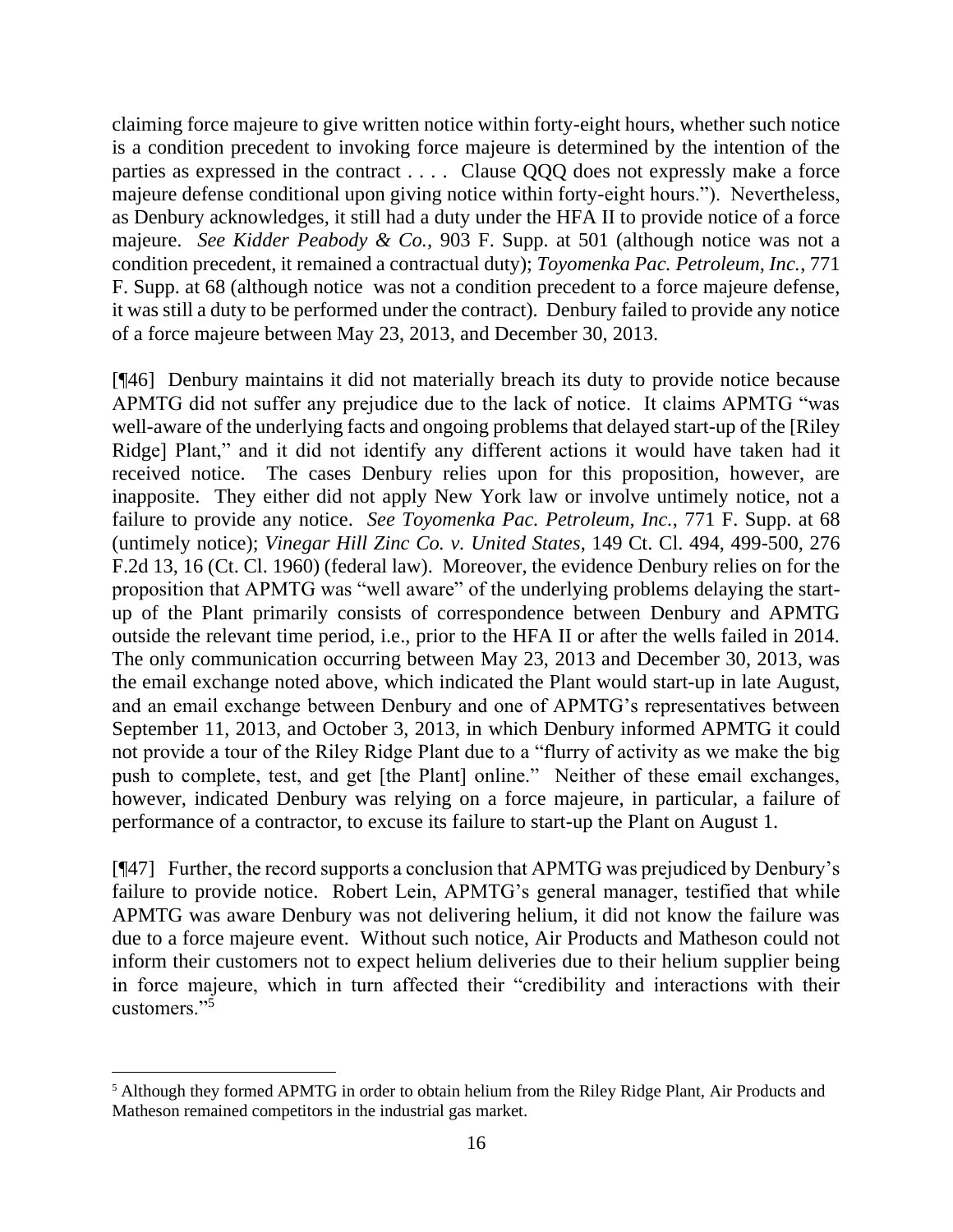[¶48] The district court correctly decided Denbury had failed to prove its nonperformance between May 23, 2013, and December 30, 2013, was excused by a force majeure event.

#### *3. Well Failure FM*

[¶49] The district court found Denbury had "proven that between July 11, 2014, [the date it provided notice of the Well Failure FM], and mid-August of 2014, Denbury's selected end-date of the force majeure event (i.e., approximately 36 days), its non-performance under the HFA II was excused by a qualifying force majeure event which was then 'outside the reasonable control [of Denbury] that could not have been avoided or overcome by [Denbury's] exercise of reasonable care and due diligence."" However, it found Denbury had failed to show the Well Failure FM "extended beyond mid-August of 2014." The district court explained:

> Denbury failed . . . to prove that, "as soon as practicable after the commencement of the Force Majeure, [Denbury] proceed[ed] with due diligence and [did] all things reasonably practicable at its own cost to overcome and/or remedy the situation, and to recommence performance of its obligations" or that [to do so it would have been] "required to incur any extraordinary costs or make more than commercially reasonable investments." (HFA II, § 17.4). Denbury failed to prove that any event(s) excusing non-performance under the HFA II after mid-August of 2014 were "outside the reasonable control of [Denbury] that could not have been avoided or overcome by [Denbury's] exercise of reasonable care and due diligence." Examples, but not a complete itemization of decisions and/or actions that Denbury has failed to prove were "outside the reasonable control of Denbury" or that "could not have been . . . overcome by Denbury's exercise of reasonable care and due diligence" excusing its non-performance under the HFA II, were (and are): failure to use the 20-14 well as a supply well; failure to attempt to or to actually implement remedy/remedies for the sulfur deposition issues in the supply wells; failure to actually use the Big Horn formation as an alternative source of gas for the Riley Ridge Plant; and failure to use the 16-31 and 16-24 wells to supply gas to the Riley Ridge Plant from the Madison formation or from the Big Horn formation.

[¶50] Denbury argues the district court correctly found the Well Failure FM was a qualifying event of force majeure under § 17 of the HFA II. It claims, however, the court erred in finding the Well Failure FM ended in mid-August of 2014. Denbury claims mid-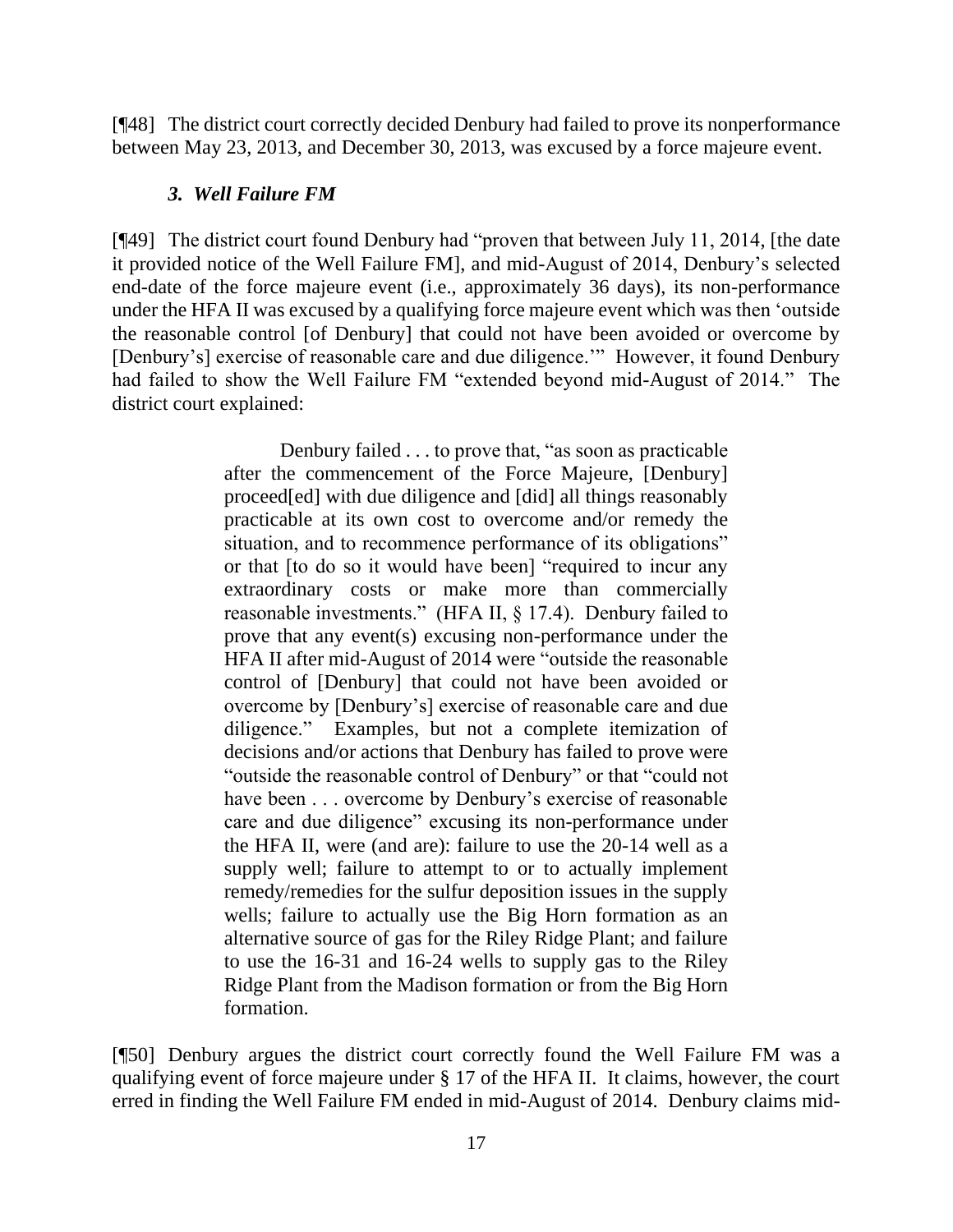August was "plainly nothing more than a good faith estimate, not a binding determination." It also claims the unrebutted evidence shows the Well Failure FM was far from over on August 15, 2014. Rather, Denbury had lost another CT string in the 10-14 and its expert had advised it not to attempt any further CT operations due to the harsh downhole environment. As a result, it could no longer rely on the primary method it had planned to use to address downhole sulfur deposition and had to begin the "long, costly, and difficult process of evaluating countless potential alternatives."

[¶51] The evidence supports the district court's finding that Denbury chose mid-August as the end date of the Well Failure FM. Denbury's July 11, 2014 letter declaring the Well Failure FM was clear. It stated: "Denbury *is claiming a new Force Majeure starting on June 15 continuing until about mid-August*, at which time the Plant is expected to be back on but at a potentially reduced rate."<sup>6</sup> (Emphasis added). While the exact date in mid-August was an estimate, Denbury clearly informed APMTG it was declaring a force majeure only until mid-August. Denbury never informed APMTG the circumstances had changed or provided APMTG a new force majeure end date.

[¶52] Denbury claims it extended the Well Failure FM in a letter dated August 14, 2014, in which it stated the Riley Ridge Plant "has never had more than thirty-five days of sustained helium production performance, and the [helium] at that time was limited to the volume produced from only one supply well . . . ." It explained: "Denbury has been diligent in its attempts to solve the downhole problems that have been encountered since start-up. Nevertheless, while efforts continue to be made to find a permanent solution for the downhole well problems, none has yet been found." Read as a whole, however, the purpose of the August 14, 2014, letter was not to extend the Well Failure FM, but rather to invoke the HFA II's dispute resolution procedures to resolve the parties' disagreement over the validity of the Well Failure FM. Additionally, the letter speaks to Denbury's failure to find a permanent solution to the downhole problems, not Denbury's inability to implement shorter-term solutions to resolve the Well Failure FM.

[¶53] In any event, the district court also found Denbury had "failed to prove that the qualifying force majeure event deemed to have commenced on July 11, 2014, extended beyond mid-August of 2014." Specifically, it found Denbury had failed to prove any event after mid-August was "outside the reasonable control of [Denbury] that could not have been avoided or overcome by [Denbury's] exercise of reasonable care and due diligence" as required by § 17.1 of the HFA II. Denbury maintains the district court was precluded from making this finding. It argues by finding the Well Failure FM was a valid force majeure event between July 11, 2014, and mid-August of 2014, the district court necessarily found the sulfur deposition was "outside [Denbury's] reasonable control" and

<sup>6</sup> Although Denbury claimed in its July 11, 2014 notice that the Well Failure FM began on June 15, 2014, the district court decided Denbury's notice was not "prompt" under §§ 7.2 and 17.3 of the HFA II and, as a result, deemed the Well Failure FM to have commenced on July 11, 2014. Denbury does not dispute this decision on appeal.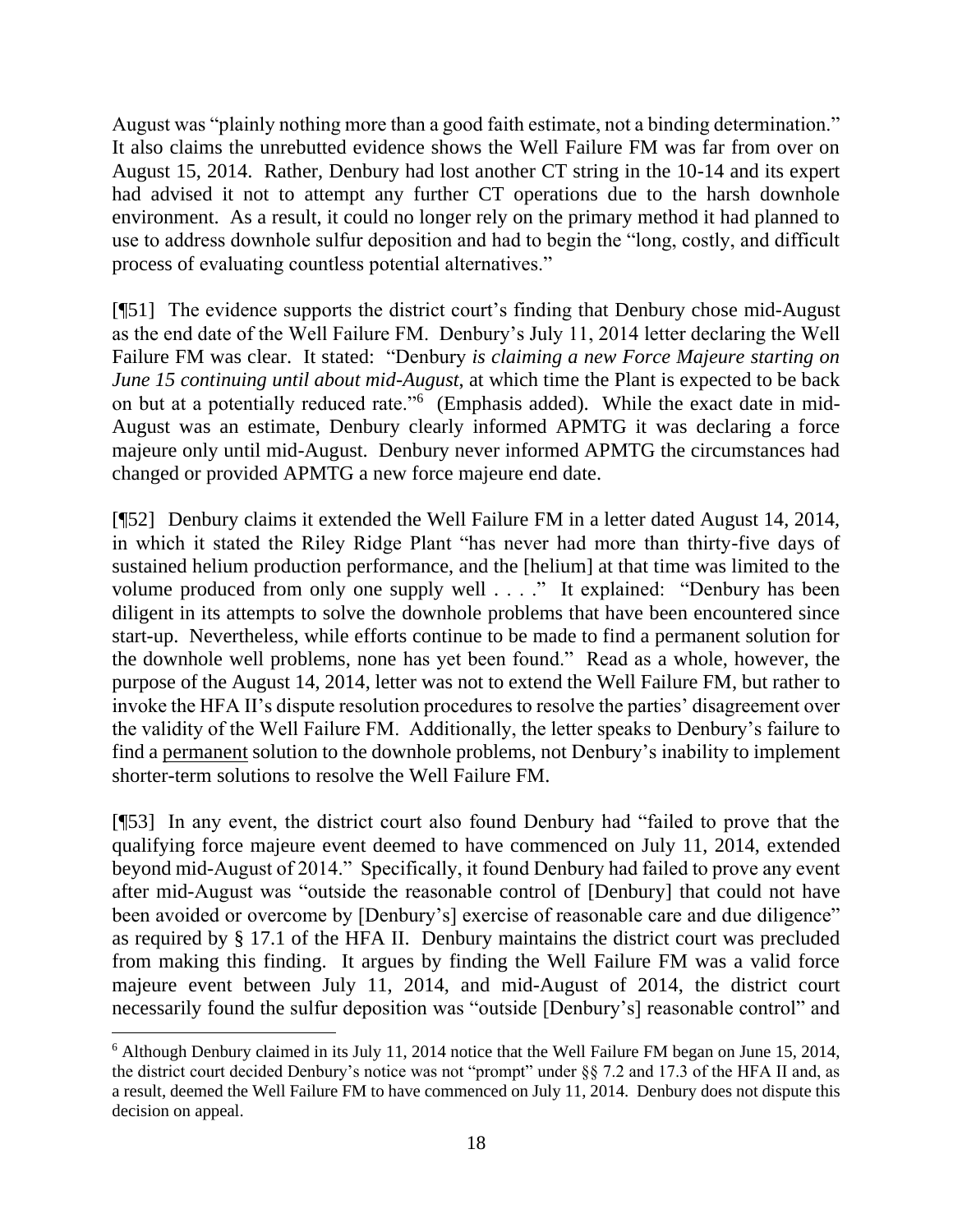"could not have been avoided or overcome by the exercise of reasonable care and due diligence." And, it claims we cannot review this finding because APMTG chose not to appeal it. Denbury argues once the district court made this finding under § 17.1, it was required to analyze under § 17.4 whether Denbury "proceeded with diligence and did all things reasonably practicable" to overcome the Well Failure FM, subject to the "extraordinary costs" and "more than commercially reasonable investments" limitations. Denbury is mistaken for two reasons.

[¶54] First, its argument assumes the district court found sulfur deposition to be the force majeure event occurring between July 11, 2014, and mid-August 2014. The district court, however, did not specifically identify the force majeure event. The evidence shows the force majeure event was not supply well failure due to sulfur deposition but rather "mechanical supply well failure." In its July 11, 2014 Well Failure FM notice, Denbury informed APMTG the 10-14 and 17-34 had stopped producing due to sulfur deposition. However, the events Denbury described were the need to perform a CT operation on the 10-14 and to retrieve equipment from the 17-34. It was these events which were expected to be completed by mid-August of 2014, the date Denbury stated the force majeure would end. Dan Cole, Denbury's Vice-President of Commercial Development and Governmental Relations and the author of the July 11, 2014 notice confirmed it was these events, not sulfur deposition, which formed the basis for Denbury's Well Failure FM. He testified Denbury sent the July 11, 2014 force majeure notice because "after the issues with the well flow started in April or May and we were working to try to get the gas flow back, *we had some issues with equipment lost in the hole* . . . *and the snubbing unit trying to recover the junk in the hole* that the decision was made that we probably should be sending those force majeure *due to mechanical well failure*." (Emphasis added).

[¶55] Second, even if the district court found sulfur deposition to be the force majeure event between July 11, 2014, and mid-August 2014, this finding means only that sulfur deposition during that time period was outside Denbury's reasonable control and incapable of being avoided or overcome by the exercise of reasonable care and due diligence. It did not preclude the district court from finding that after mid-August, sulfur deposition was not a valid force majeure event because it was within Denbury's reasonable control and could have been avoided or overcome by the exercise of reasonable care and due diligence.

[¶56] Under § 17.1 of the HFA II, "natural or mechanical supply well failure" constitutes force majeure only if it (1) is outside the reasonable control of the party, and (2) could not have been avoided or overcome by the exercise of reasonable care and due diligence.

> In evaluating whether the 'reasonable control' element of [a] force majeure clause[] has been met, courts consider two related notions: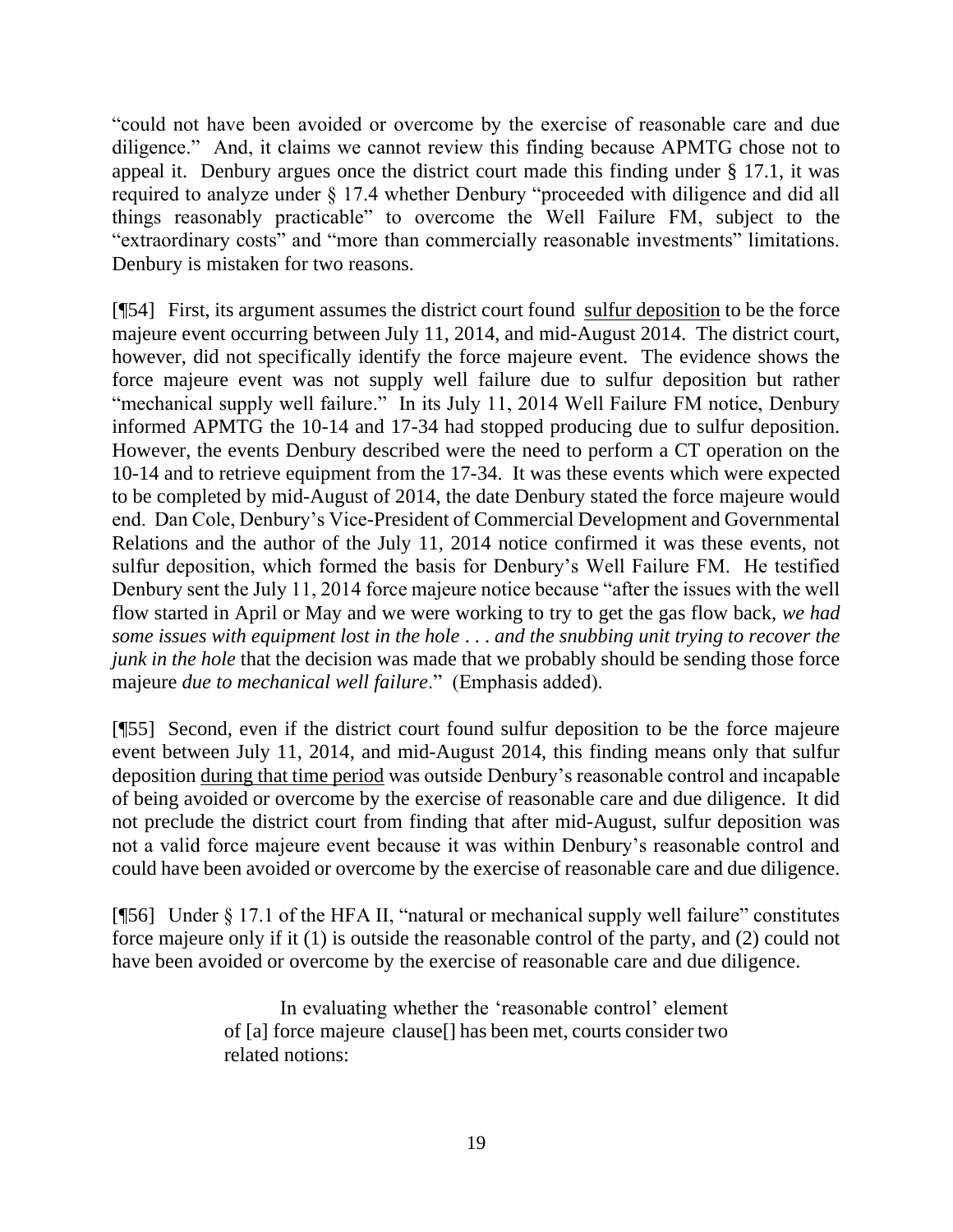"First, a party may not affirmatively cause the event that prevents his performance. The rationale behind this requirement is obvious. If a contractor were able to escape his responsibilities merely by causing an excusing event to occur, he would have no effective obligation to perform.

The second aspect of reasonable control is more subtle. *Some courts will not allow a party to rely on an excusing event if he could have taken reasonable steps to prevent it. The rationale behind this requirement is that the force majeure did not actually prevent performance if a party could reasonably have prevented the event from occurring.* The party has prevented performance and, again, breached his good faith obligation to perform by failing to exercise reasonable diligence."

*In re Old Carco LLC*, 452 B.R. 100, 120-21 (Bankr. S.D.N.Y. 2011) (emphasis added) (quoting *Nissho–Iwai Co. v. Occidental Crude Sales, Inc.*, 729 F.2d 1530, 1540 (5th Cir. 1984)).

[¶57] The district court's finding that sulfur deposition after mid-August of 2014 was within Denbury's reasonable control and could have been avoided or overcome by the exercise of reasonable care and due diligence is not clearly erroneous and is supported by the evidence. Prior to starting up the Riley Ridge Plant, Denbury knew sulfur deposition was likely because Madison gas contains hydrogen sulfide and Exxon experiences sulfur deposition at its nearby plant, which processes the same gas. Indeed, the Plant's wells were purposefully equipped with larger and more expensive tubing than normal in order to increase the flow rates and thereby move any sulfur deposition to the surface, where it is easier to remediate.

[¶58] Denbury also knew the wells had damage ("skin") prior to starting up the Plant. Christina Harvick, a Denbury engineer and a member of Denbury's "sulfur team," testified the 10-14 and 17-34 were perforated in 2011 but were not brought online until December 2013. She stated that allowing a well to sit between perforation and the flowing of gas can create skin, which in turn can decrease the pressure and temperature and cause sulfur deposition. Patrick Colin Smith, Denbury's expert in production chemistry and sampling analysis, and Scott Stinson, a petroleum engineer who worked for Cimarex and continued on with Denbury until August 2012, confirmed this phenomenon. Moreover, Denbury knew temperature played a key role in sulfur deposition and starting the Plant in warmer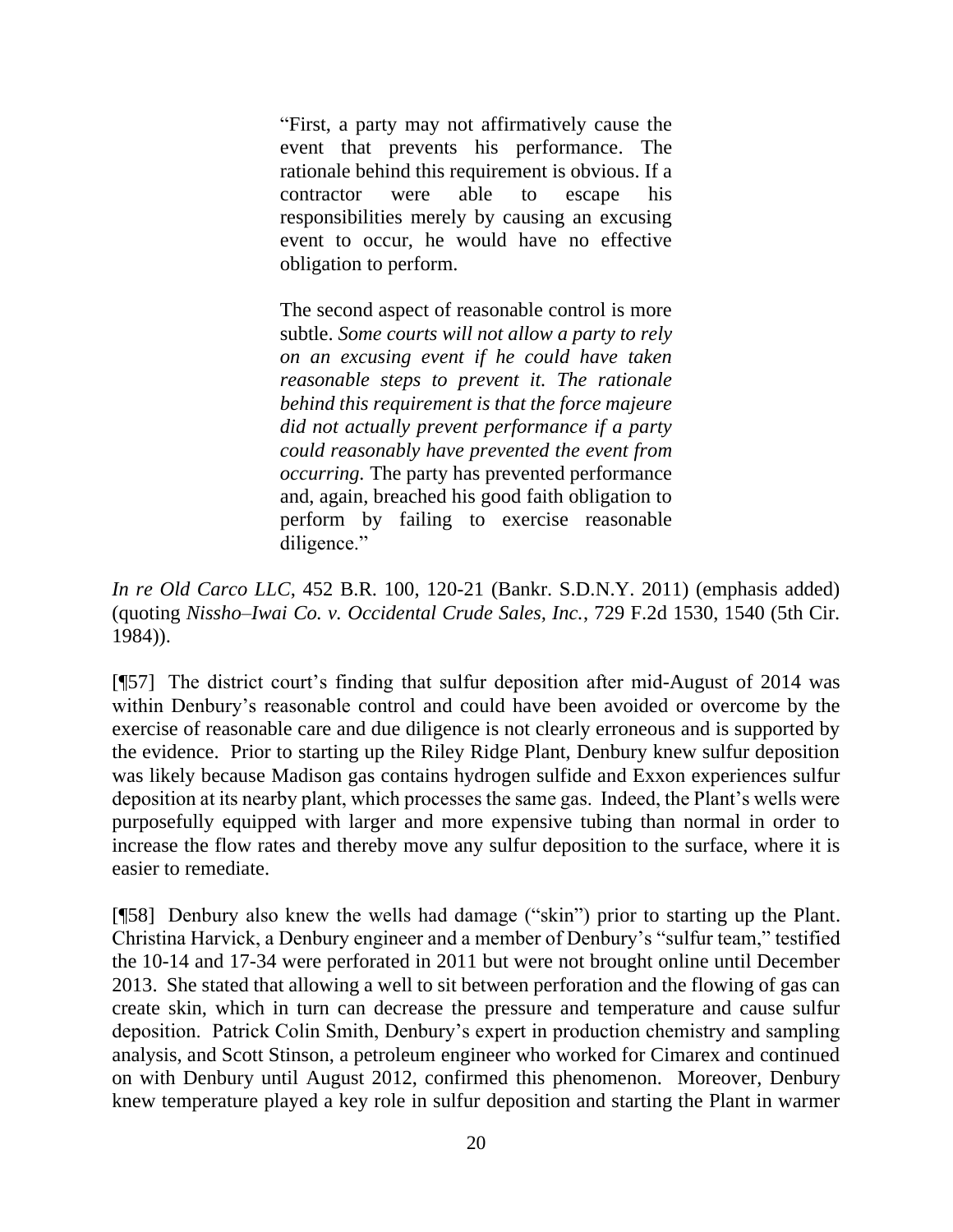weather would reduce the chances for sulfur deposition. Yet, Denbury chose to start the Plant on December 30, 2013.

[¶59] Denbury started up the Plant with only two supply wells, even though Mr. Stinson testified three to four supply wells were needed to allow for flexibility. If one well experienced plugging or skin, it could be taken offline for an acid wash or re-perforation (adding holes to the tubing to allow more gas to flow into the wellbore), while Denbury could continue to produce gas from the other two to three wells. Denbury also failed to use the 20-14 as an injection well. Mr. Stinson testified Cimarex obtained permission from the Wyoming Oil and Gas Conservation Commission to use the 20-14 as an injection well. According to Mr. Stinson, it was imperative to reinject the gas back into the Madison Formation in order to prevent drainage, as drainage lowers the pressure in the reservoir and thereby increases the chances of sulfur deposition occurring. Mr. Smith confirmed there is a greater chance of sulfur deposition with a depleted reservoir.

[¶60] Prior to starting up the wells, Denbury was also aware of industry operations which can minimize or mitigate the effects of any damage in the wells, including sulfur deposition. Those operations included acid washes and re-perforating the wells. Ms. Harvick testified an acid wash cleans out the perforations, allowing more gas to flow into the wellbore and increasing temperature and pressure, which in turn decreases the opportunity for sulfur to deposit in the wellbore. Ray Lewis, Denbury's senior production engineer and "well guy," testified Exxon uses acid washes at its nearby plant, and Mr. Stinson testified he had anticipated an acid wash would be performed on the supply wells prior to the Plant starting. Similarly, Ms. Harvick and Mr. Lewis stated, and Mr. Smith confirmed, re-perforating wells increases flow rates, temperatures and pressures, thereby decreasing the chance for sulfur deposition. Denbury did not perform either operation prior to starting up the Riley Ridge Plant.

[¶61] Once the Plant started-up, the supply wells were choked off by sulfur deposition in the wellbore. While Denbury believed any sulfur deposition in the wellbore could be treated with CT operations and chemical solvents, the chemical solvent failed to restore the 17-34 to full production and the CT operations resulted in equipment left in the wells. Nevertheless, David Hamilton, Denbury's well engineer, opined the 10-14 and 17-34 could still produce even with the equipment in their wellbores. Moreover, the very same operations Denbury could have performed to reduce the risk of sulfur deposition prior to starting up the Plant could have been performed in August 2014 to restore flow in the 10- 14 and 17-34. Mr. Stinson testified acid washes are considered routine well maintenance, and he anticipated they would need to be routinely performed at Riley Ridge. In fact, Cimarex and Denbury had a permit to inject the used acid from an acid wash into the 20- 14. Ms. Haverick testified Denbury had to flow the wells to determine the extent of damage before performing an acid wash. She stated the sulfur team had discussed performing an acid wash on the 10-14 and 17-34, but had not recommended it to Denbury's Board of Directors as a potential remedy. She also testified the sulfur team had considered re-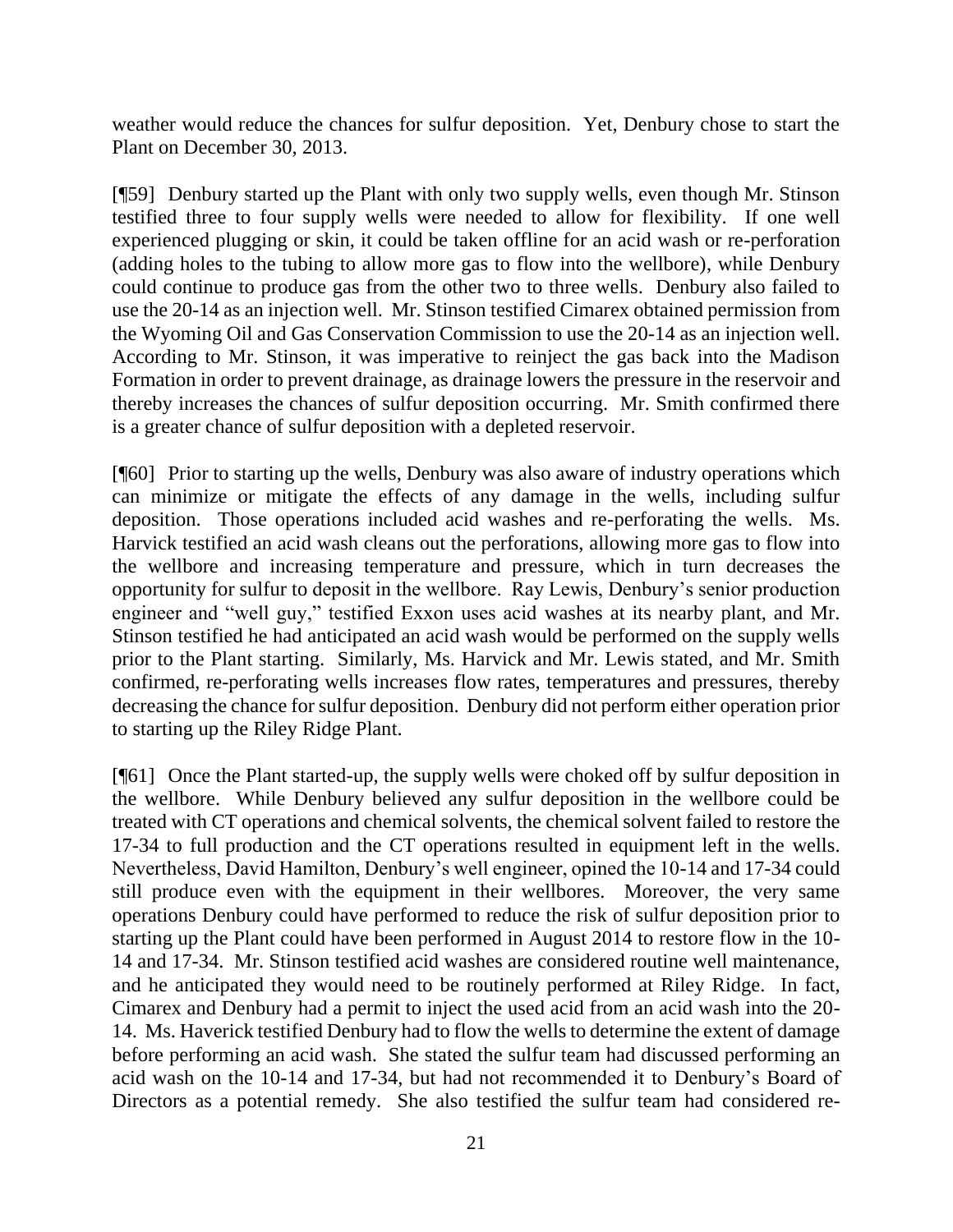perforating the wells but had yet to recommend it because they "would start out with the acid [wash] first" because "that's a cheaper option." Denbury never performed an acid wash or re-perforated the 10-14 and 17-34.

[¶62] Denbury also could have begun using the 20-14, 16-24 and 16-31 as supply wells in mid-August. Henry (J.R.) Roman, Denbury's project manager and "plant guy," and David Hamilton, a Denbury engineer, testified the 20-14 was drilled to the Madison Formation but was never perforated or used as a supply well. Ms. Haverick testified the 20-14 was never brought online but Denbury plans to perforate it at Layer 25, clean it out, and begin producing it. While she testified Denbury is "prepared to move forward [with using the 20-14 as a supply well] when needed," Denbury has not done so. The 16-24 and 16-31 wells are drilled to the Big Horn Formation. However, Mr. Lewis testified they could be capped off above the Big Horn and perforated into the Madison Formation. Denbury chose not to use the 16-31 and 16-24 as supply wells.

[¶63] Denbury claims it proceeded with diligence and did all things reasonably practicable at its own cost to overcome and/or remedy the situation, and to recommence performance of its obligations under § 17.4. The problem for Denbury is that § 17.4 is triggered only if there is a valid force majeure event under § 17.1. *See* Vol. 15, Ex. 6, p. 19, § 17.4 ("*Any party whose performance under this Agreement is affected by Force Majeure shall, as soon as practicable after the commencement of the Force Majeure*, proceed with diligence and do all things reasonably practicable at its own cost to overcome and/or remedy the situation, and to recommence performance of its obligations, provided that . . . neither Party shall be required to incur any extraordinary costs or make more than commercially reasonable investments."). As we have already discussed, the district court found, and the evidence shows, sulfur deposition did not constitute a valid force majeure event after mid-August 2014. In any event, the district court also found Denbury had failed to prove that "as soon as practicable after the commencement of the Force Majeure, [Denbury] proceed[ed] with diligence and [did] all things reasonably practicable at its own cost to overcome and/or remedy the situation, and to recommence performance of its obligations" or that it must have been "required to incur any extraordinary costs or make more than commercially reasonable investments."

[¶64] Denbury claims this finding is clearly erroneous. Mr. Smith opined Denbury had "left no stone unturned" in attempting to remediate the downhole sulfur deposition. Denbury maintains APMTG did not present any expert testimony to rebut this opinion and it is supported by the evidence. The evidence shows Denbury (1) evaluated downhole electrical heat and heat by circulation; (2) investigated and studied physical solvent batch treatments; (3) researched a dozen different chemicals for treatment of sulfur deposition, including the chemical used by Exxon, and analyzed their effects on the Plant's equipment; (4) became a member of Alberta Sulfur Research, Ltd. (ASRL) and conducted tours in Canada and bi-weekly calls with ASRL experts for the purpose of evaluating remediation options; (5) engaged in a multi-year survey and analysis of all publicly available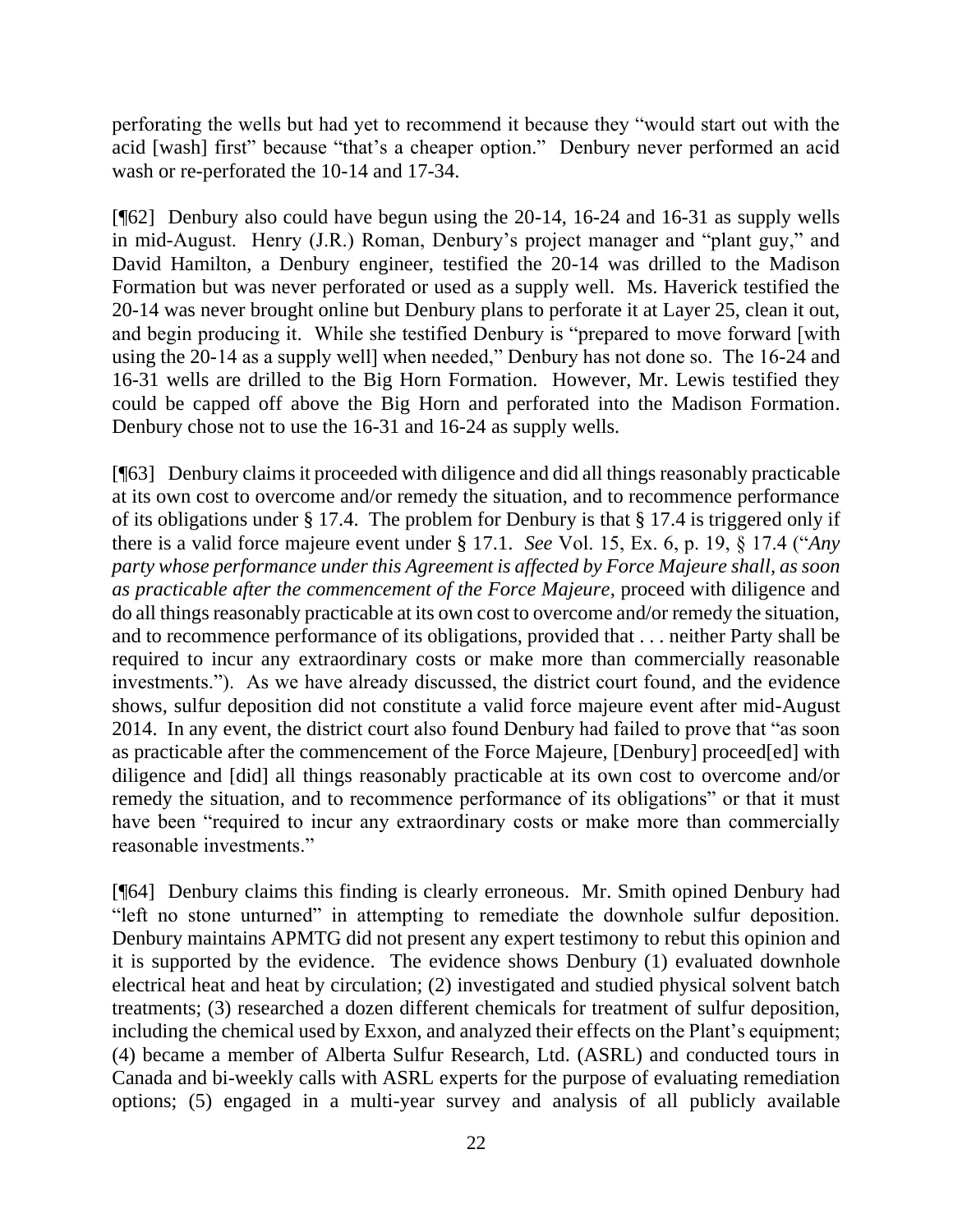information from Exxon for information as to how it remediates its sulfur deposition; and (6) investigated the possibility of using gas from the Big Horn Formation, which contains helium but has a lower sulfur content than gas from the Madison Formation. Based on these efforts, Denbury presented the chemical batch treatment and using the Big Horn Formation to its Board. The Board approved beginning front-end engineering design for both options at a total cost of \$1.1 million. Denbury ultimately decided against both options because the total estimated cost for the chemical batch option was determined to be \$60 million in up-front costs (including \$31 million to retrofit the Plant in order to protect it against the chemicals that would be used), plus \$8 million per year in costs for the chemicals, and the total estimated cost for the Big Horn option was \$160 million. Both investments would have equated to a negative present value of \$40-\$100 million and constituted extraordinary costs and exceeded commercially reasonable investments. APMTG did not claim otherwise.

[¶65] We need not decide whether the chemical batch treatment and Big Horn options constitute extraordinary costs and would require Denbury to invest more than is commercially reasonable. Denbury had other low cost options to re-start the 10-14 and 17- 34. Mr. Stinson testified an acid wash costs between \$300,000 and \$1 million and reperforating costs a few hundred thousand dollars. Ms. Haverick and Mr. Lewis confirmed these options are inexpensive, and Denbury presented no evidence indicating the implementation of these options would require them to incur extraordinary costs and more than commercially reasonable investments. *See Beardslee*, 904 F. Supp. 2d at 220, *aff'd*, 798 F.3d 90 (2d Cir. 2015) (the party invoking a force majeure provision bears the burden of establishing it has been met) (citing *Phillips Puerto Rico Core, Inc.*, 782 F.2d at 319).

[¶66] Denbury also could have begun using the 20-14, 16-24 and 16-31 as supply wells. Although the 16-24 and 16-31 are drilled to the Big Horn Formation, Denbury presented no evidence that plugging them off above the Big Horn and perforating them into the Madison Formation would require it to incur extraordinary costs or to make more than commercially reasonable investments. Denbury alleges it considered using these other wells but decided against it because, without a viable option to address sulfur deposition, it would risk losing another \$40 million well. Consequently, Mr. Lewis did not recommend trying to flow Madison gas through these other wells until Denbury identified a chemical that could remove sulfur deposition from the wellbores and studied how the Riley Ridge Plant would need to be modified in order to accept that chemical. It claims the evidence showed Denbury would have had to spend \$60 million to implement this option, which would have resulted in a negative present value to Denbury of between \$40-100 million.

[¶67] Denbury's claim it could lose these wells to sulfur deposition ignores the actions available prior to flowing them which would reduce the chances of sulfur deposition in the wellbores. Denbury could perform an acid wash to remove any damage to these wells. It could perforate them just prior to flowing them, rather than allowing them to sit for two